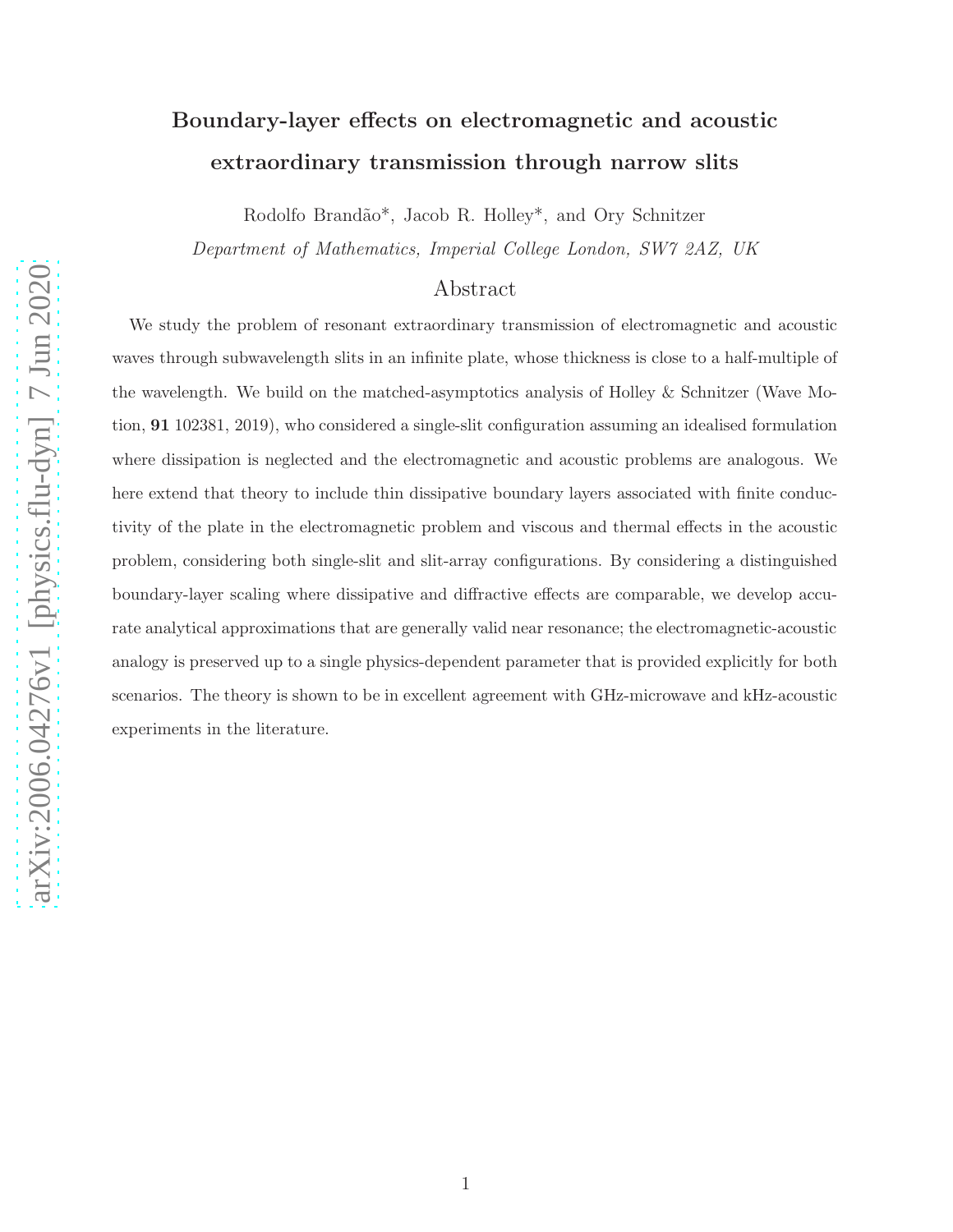## I. INTRODUCTION

The phenomenon of extraordinary transmission of wave energy through small openings is key to the operation of numerous structured devices used for wave manipulation, ranging from traditional filters and gratings to modern metasurfaces and metamaterials [\[1](#page-24-0), [2](#page-25-0)]. A basic example is resonant transmission through narrow slits in an infinite plate (single slits or slit arrays), where the formation of standing waves in the slits gives rise to so-called Fabry–Pérot transmission resonances  $[3-15]$ .

In the simplest version of this problem, there exists a precise electromagnetic-acoustic analogy in which the wave is represented by a two-dimensional scalar field governed by the Helmholtz equation along with a homogeneous Neumann condition on the plate boundary. There are no dissipative mechanisms in this idealised analogue model. In the electromagnetic scenario, it is valid for transverse-magnetic (TM) polarised waves, assuming that the plate is perfectly conducting. In the acoustic scenario, it is required that the plate is rigid and that viscous and thermal effects are negligible. This analogy naturally extends with appropriate assumptions to other physical scenarios such as water waves [\[16](#page-25-3)].

For a single-slit configuration, the idealised analogue model predicts enhanced transmission at a set of resonance frequencies, which owing to diffractive effects are slightly lower than the standing-wave frequencies of the slit calculated with end effects ignored [\[3](#page-25-1), [15\]](#page-25-2). For a slit-array configuration, this resonant enhancement gives rise to perfect transmission [\[3](#page-25-1)].

The assumptions underlying this idealised model are often unrealistic. Thus, electromagnetic experiments with metallic plates in the GHz-microwave regime, together with numerical simulations, have shown that owing to the finite conductivity of the plate the resonant transmission peaks are diminished and shifted to lower frequencies (on top of the diffractive shifts predicted by the idealised model) [\[6](#page-25-4)]. Qualitatively similar effects occur in the acoustic problem, owing to thermal and viscous effects, as demonstrated by experiments and simulations for kHz frequencies in air [\[11](#page-25-5)]. In both physical scenarios, these discrepancies with the analogue model are attributed to the effects of dissipative boundary layers that are thin compared to the subwavelength width of the slits. In the electromagnetic scenario, the boundary layer, aka skin, lies within the plate. In contrast, the thermoviscous boundary layer in the acoustic scenario lies in the exterior fluid domain.

Our goal is to analytically investigate the above electromagnetic and acoustic boundary-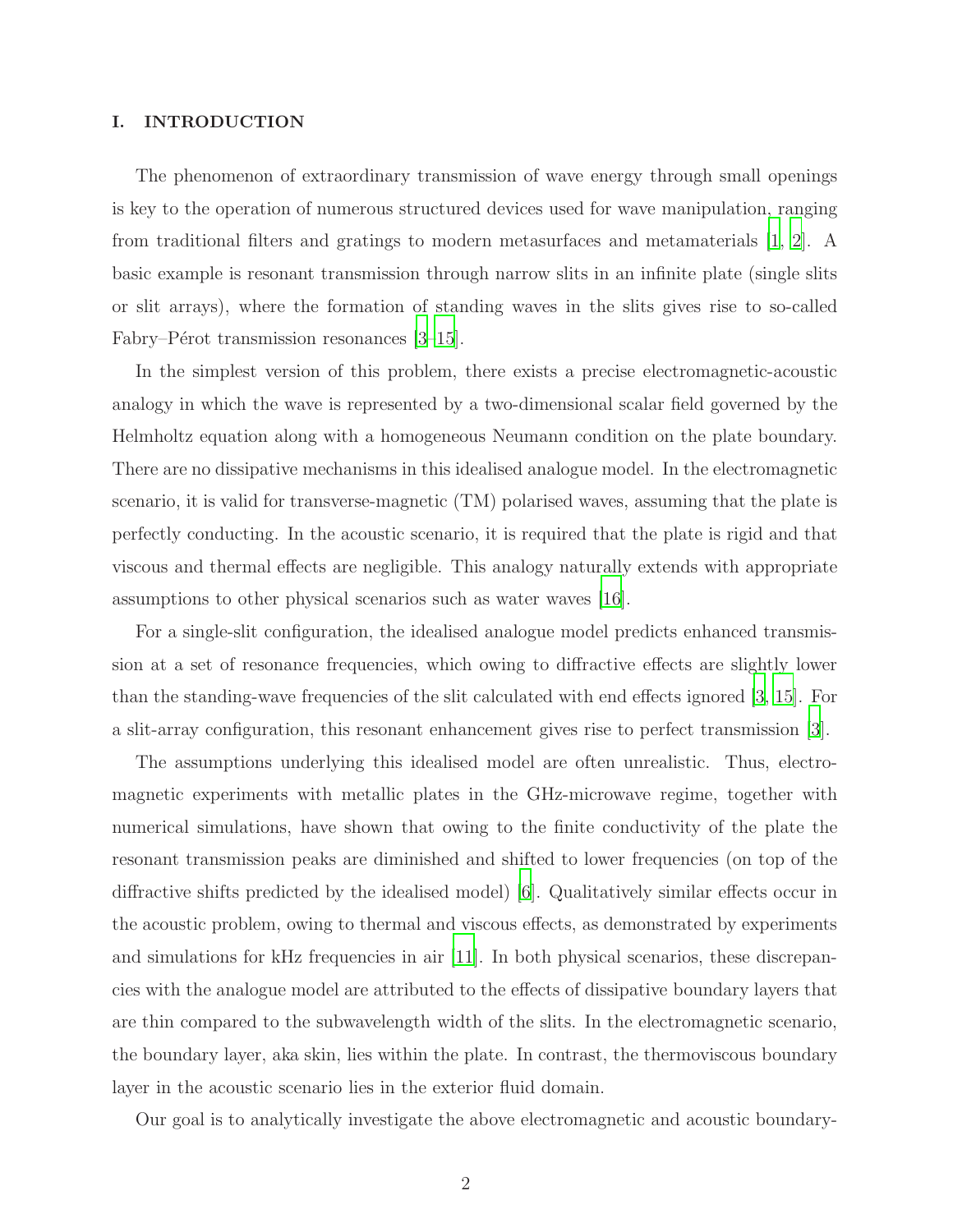layer effects, for both single-slit and slit-array configurations. In accordance with the relevant experiments, we shall take the incident field to be a plane wave propagating perpendicular to the plate. Furthermore, in the acoustic scenario we shall assume that the fluid is a viscous and thermally conducting ideal gas and that the plate is rigid and isothermal; in the electromagnetic scenario we shall assume the TM polarisation and that the plate is metallic. Our aim is to derive an asymptotic description based on the subwavelength smallness of the slit width in comparison with the wavelength-scale plate thickness, starting from first principles: the macroscopic Maxwell equations in the electromagnetic scenario and the linearised Navier–Stokes and energy equations in the acoustic scenario. In appearance, these two formulations are very different. Our analysis will show, however, that the physical analogy between the idealised electromagnetic and acoustic problems can be essentially carried over to the corresponding dissipative problems.

We shall extensively build on the analysis of Holley and Schnitzer [\[15](#page-25-2)], who used the method of matched asymptotic expansions [\[17,](#page-25-6) [18](#page-25-7)] to analyse the idealised problem in the case of a single slit. There are two important elements in that analysis which distinguish it from previous analyses of the idealised problem; these will be crucial here too. The first is that the analysis focuses on "near-resonance" regimes in frequency and parameter space. In the idealised problem, these regimes are defined by the smallness of the slit width in comparison to the plate thickness, together with the related proximity of the frequency to one of the standing-wave frequencies of the slit. In the present context, we also require that the boundary layers are thin compared to the slit width, so that the resonances are not strongly damped owing to dissipative effects. Specifically, without loss of generality we shall consider a distinguished limit where boundary-layer and diffractive effects are comparable in order of magnitude. The second important element is the systematic treatment of diffractive end effects via matched asymptotics and conformal mapping techniques. The asymptotic results derived in [\[15](#page-25-2)] corrected previous approximations [\[3](#page-25-1)] and were shown to be in excellent agreement with numerical solutions of the idealised problem and with a subset of the microwave experiments in [\[6\]](#page-25-4) for which dissipative effects are minimal. The motivation for this work is partially to extend this agreement to the remaining experimental data in [\[6\]](#page-25-4) and to the acoustic experiments in [\[11](#page-25-5)].

The rest of the paper is structured as following. In §[II](#page-3-0) we formulate the electromagnetic and acoustic problems for transmission of a normally incident plane wave through a single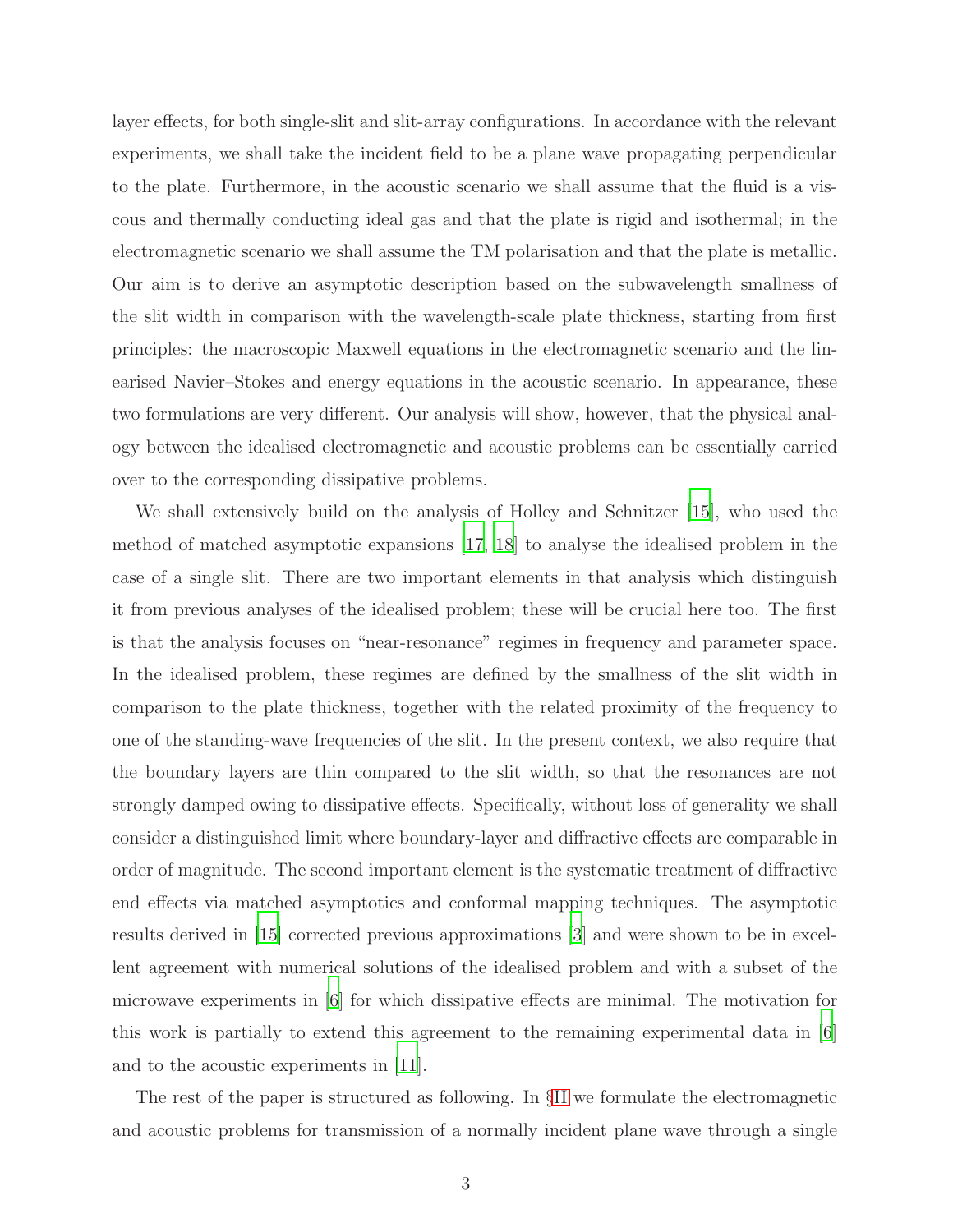

<span id="page-3-1"></span>FIG. 1. Transmission of a normally incident plane wave through a single slit in an infinite plate (upper half: acoustic problem, lower half: electromagnetic problem). (a) Dimensional schematic. (b) Dimensionless schematic showing the regions considered in the asymptotic analysis of §[III;](#page-7-0) the boundary-layer scaling  $\delta = O(h^2)$  represents a distinguished limit where boundary-layer and diffraction effects are comparable.

slit. In §[III](#page-7-0) we asymptotically analyse these problems, jointly for the most part. In §[IV](#page-20-0) we extend the theory to a periodic array of slits. For comparisons with experiments, see §[III G](#page-15-0) and §[IV C.](#page-24-1) We give concluding remarks in §[V.](#page-24-2)

## <span id="page-3-0"></span>II. FORMULATION FOR A SINGLE SLIT

## A. Electromagnetic problem

The electromagnetic problem is schematically depicted in Fig. [1\(](#page-3-1)a). We consider an electromagnetic plane wave of angular frequency  $\omega$  normally incident on an infinite metallic plate of thickness l and relative permittivity  $\epsilon$ . The plate is bisected by a single perpendicular slit of width 2hl. We consider a two-dimensional problem where the electric and magnetic fields are respectively parallel and perpendicular to the plane in Fig. [1,](#page-3-1) both fields being invariant in the perpendicular direction (TM polarisation). The background medium is assumed to be vacuum.

In what follows we adopt a dimensionless convention where lengths are normalised by l. In particular, we will employ the dimensionless Cartesian coordinates  $(x, y)$  shown in Fig. [1\(](#page-3-1)b), along with the radial coordinates  $r^{\pm} = \sqrt{x^2 + (y \mp 1/2)^2}$  measured from the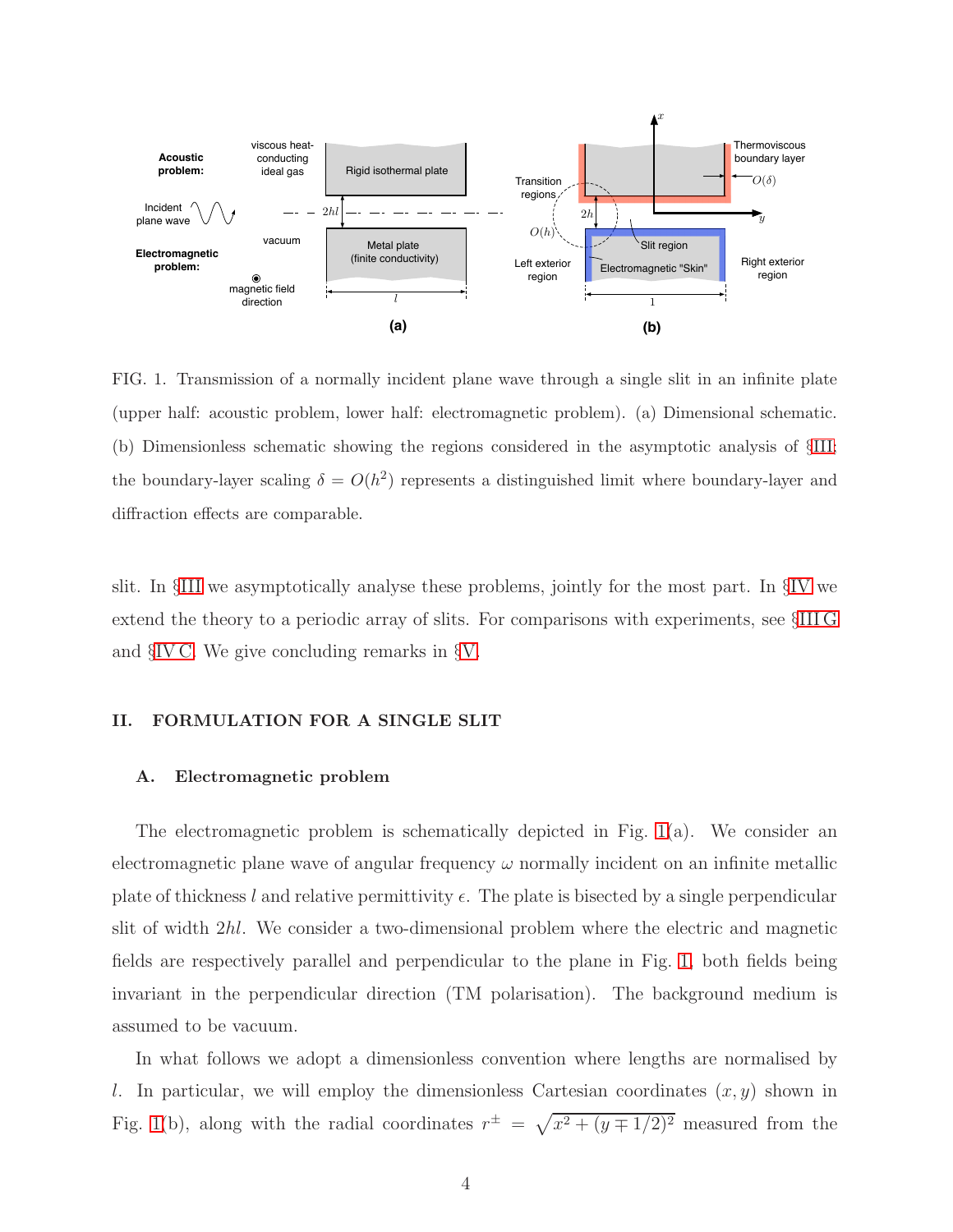centres of the slit apertures. We suppress the harmonic time variation  $\exp(-i\omega t)$  in the usual way, such that fields are represented by complex-valued counterclockwise phasors. With this convention,  $\epsilon$  is restricted to the second quadrant of the complex plane. We shall formulate the problem for the two-dimensional scalar fields  $H$  and  $H$ , the induction fields (normalised by the amplitude of the incident wave) in the background and plate domains, respectively. We also define the dimensionless frequency

<span id="page-4-4"></span><span id="page-4-0"></span>
$$
\Omega = \frac{\omega l}{c},\tag{2.1}
$$

in which c is the speed of light in vacuum. Note that  $\Omega$  is of order unity in the case of interest where the wavelength is commensurate with the plate thickness.

The fields  $H$  and  $H$  satisfy the reduced-wave equations

<span id="page-4-3"></span>
$$
\nabla^2 H + \Omega^2 H = 0, \quad \nabla^2 \bar{H} + \epsilon \Omega^2 \bar{H} = 0,
$$
\n(2.2*a*, *b*)

respectively in the background and plate domains. On the plate boundary we have the transmission conditions

$$
H = \bar{H}, \quad \frac{\partial H}{\partial n} = \frac{1}{\epsilon} \frac{\partial \bar{H}}{\partial n}, \tag{2.3a, b}
$$

where  $\partial/\partial n$  represents the normal derivative. The problem is closed by specifying the incident field

<span id="page-4-2"></span>
$$
H^{(i)} = e^{i\Omega y} \tag{2.4}
$$

along with the condition that the scattered field  $H - H^{(i)}$  is outward radiating.

An important dimensional length scale is the skin depth  $l_s = \sqrt{2\rho/\omega\mu}$ , where  $\rho$  is the metal resistivity and  $\mu$  the metal permeability, which is equal to the vacuum permeability. For a good conductor,  $l_s$  is the characteristic scale on which electromagnetic fields attenuate inside the metal. For our purposes, it is useful to define the dimensionless skin depth

<span id="page-4-1"></span>
$$
\delta = \frac{l_s}{l} = \frac{1}{\Omega} \sqrt{\frac{2}{\epsilon''}},\tag{2.5}
$$

in which  $\epsilon''$  denotes the imaginary component of  $\epsilon$ . The relative smallness of the skin depth is determined by the largeness of  $\epsilon''$ . In particular, for the GHz-microwave frequencies in the experiments in [\[6](#page-25-4)],  $\epsilon \approx i\epsilon''$  with  $\epsilon'' \approx 10^6 - 10^7$ .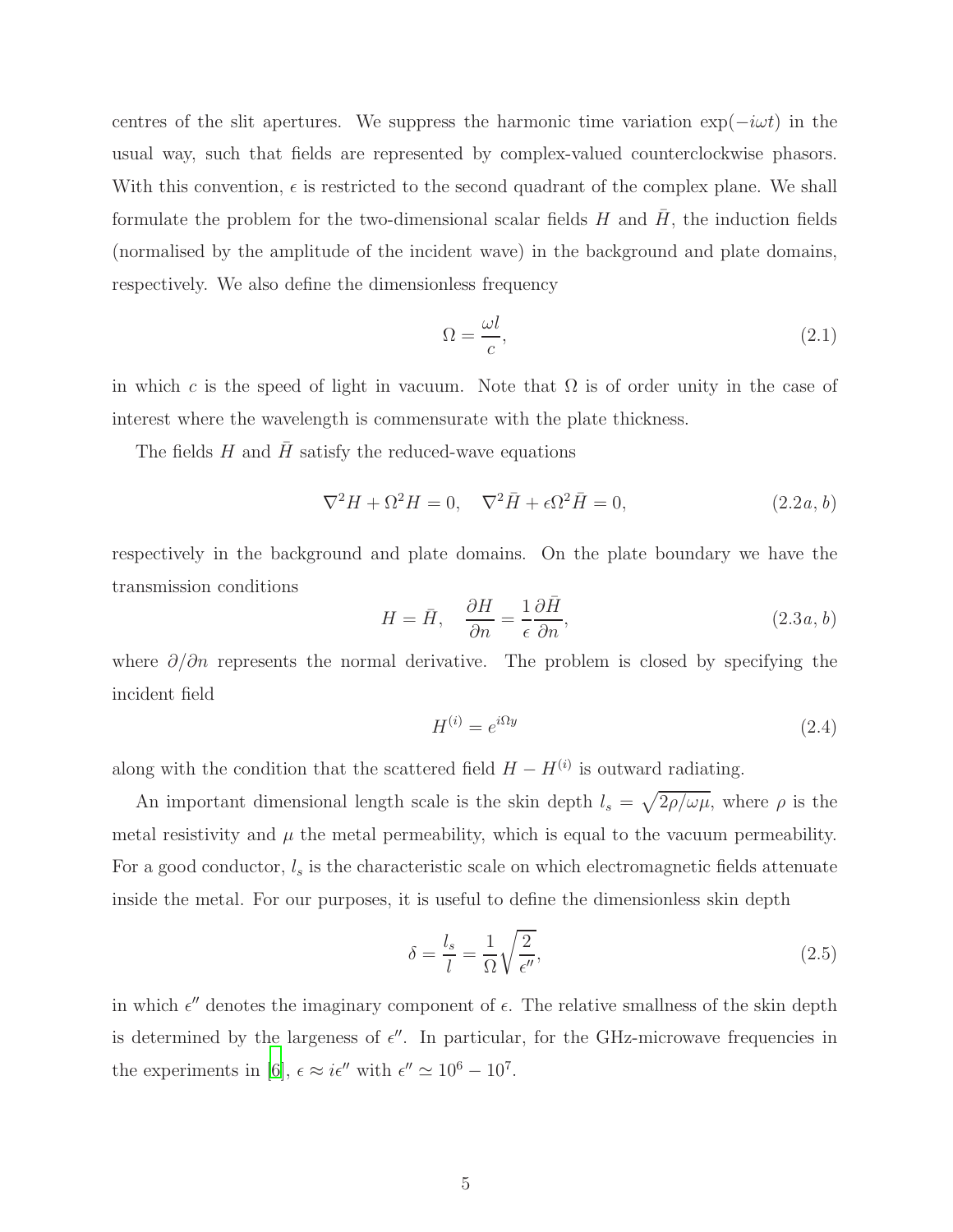#### B. Acoustic problem

We now formulate a sister acoustic problem, also depicted in Fig. [1\(](#page-3-1)a). In this problem, the plate is rigid and isothermal (perfectly heat conducting), while the exterior domain is a viscous and heat-conducting ideal gas. In contrast to the electromagnetic problem, the acoustic problem is confined to the exterior fluid domain. The governing equations are the continuity, momentum, energy and state equations linearised about an equilibrium state of density  $\rho_0$ , viscosity  $\eta$ , specific heat capacity at constant pressure  $c_p$  and heat conductivity  $\kappa$ [\[19](#page-25-8)]. We adopt the same dimensionless and phasor-field conventions as in the electromagnetic problem, with c in  $(2.1)$  now denoting the equilibrium speed of sound. Below, we formulate the acoustic problem for the dimensionless pressure  $p$ , temperature perturbation  $T$  and velocity field **u** (respectively normalised by  $p_{\infty}$ ,  $p_{\infty}/(\rho_0 c_p)$  and  $p_{\infty}/(\omega \rho_0 l)$ ). The reference pressure  $p_{\infty}$  is associated with the incident plane wave, as discussed below.

The governing equations are the continuity equation

<span id="page-5-0"></span>
$$
-i\Omega^2 p - i(\gamma - 1)\Omega^2 (p - T) + \nabla \cdot \mathbf{u} = 0,
$$
\n(2.6)

the momentum equation

<span id="page-5-3"></span>
$$
-i\mathbf{u} = -\nabla p + \delta^2 \left[ \nabla^2 \mathbf{u} + \frac{1}{3} \nabla (\nabla \cdot \mathbf{u}) \right]
$$
 (2.7)

and the energy equation

<span id="page-5-1"></span>
$$
i\left(p - T\right) = \mathbf{Pr}^{-1} \delta^2 \nabla^2 T. \tag{2.8}
$$

Analogously to [\(2.5\)](#page-4-1), we define the dimensionless viscous length scale

<span id="page-5-2"></span>
$$
\delta = \frac{l_v}{l},\tag{2.9}
$$

along with the Prandtl number  $\Pr = (l_v/l_t)^2$ , in which  $l_v = \sqrt{\eta/\rho_0 \omega}$  and  $l_t = \sqrt{\kappa/\rho_0 \omega c_p}$  are dimensional viscous and thermal length scales, respectively. The adiabatic index is denoted  $\gamma$ . For air  $\gamma \approx 1.4$  and Pr  $\approx 0.71$ .

The above equations are supplemented by boundary and far-field conditions. On the plate boundary, the linearised flow field satisfies the no-slip condition

<span id="page-5-4"></span>
$$
\mathbf{u} = \mathbf{0},\tag{2.10}
$$

while the temperature perturbation satisfies the isothermal boundary condition

<span id="page-5-5"></span>
$$
T = 0.\t\t(2.11)
$$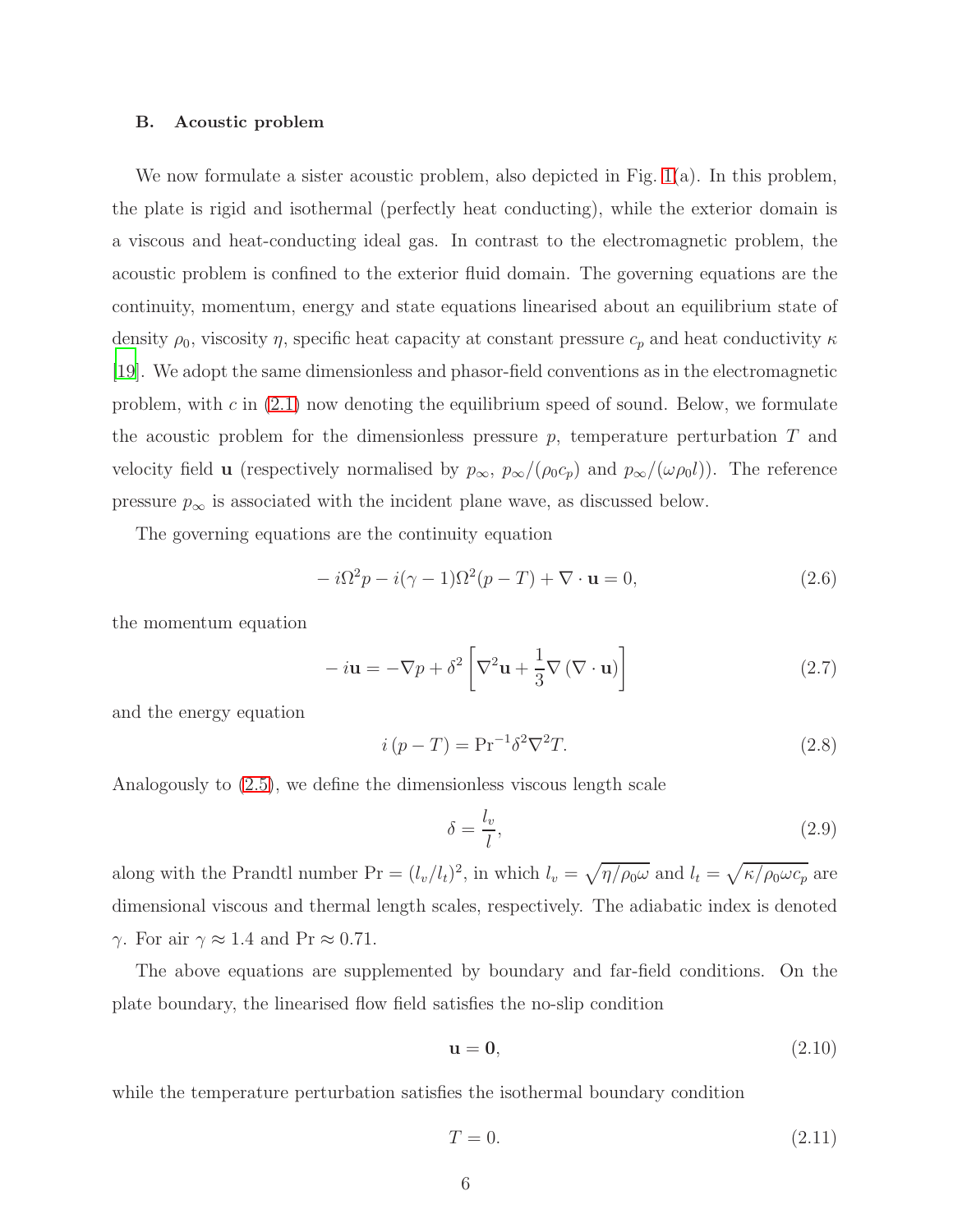As in the electromagnetic problem, the acoustic problem is closed by specifying a normally incident pressure plane wave and requiring the corresponding scattered fields to be outward propagating. Strictly speaking, plane-wave solutions of  $(2.6)$ – $(2.8)$  attenuate exponentially; thus, we define the reference value  $p_{\infty}$  as the magnitude of the plane wave at  $y = 0$ . For small  $\delta$ , however, sound attenuation in the bulk of the fluid occurs on a length scale large compared to the plate thickness [\[19\]](#page-25-8). For this reason, it will suffice that at a fixed position the incident pressure field  $p^{(i)}$  satisfies

<span id="page-6-2"></span>
$$
p^{(i)} \to e^{i\Omega y} \quad \text{as} \quad \delta \to 0. \tag{2.12}
$$

This limit is identical to the exact incident field [\(2.4\)](#page-4-2) in the electromagnetic problem.

## <span id="page-6-0"></span>C. Near-resonance limit

Following the analysis of the idealised problem in [\[15\]](#page-25-2), we shall consider the nearresonance regime where  $h \ll 1$  and  $\Omega - \overline{\Omega} = O(h)$ , with

<span id="page-6-3"></span>
$$
\bar{\Omega} = m\pi, \quad m = 1, 2, 3, \dots
$$
\n(2.13)

the unperturbed standing-wave, or Fabry–Pérot, frequencies of the slit (i.e., ignoring endcorrection and dissipative effects). For this purpose, it is convenient to write

<span id="page-6-1"></span>
$$
\frac{\Omega - \bar{\Omega}}{\bar{\Omega}} \equiv 2h\Omega'
$$
\n(2.14)

with  $\Omega'$  fixed as  $h \to 0$ . For this regime, it was shown that the wave field within the slit is approximated by the corresponding one-dimensional standing wave, except close to the slit ends, of magnitude  $O(1/h)$  — singularly large compared to the  $O(1)$  magnitude of the slit field off-resonance and the  $O(1)$  magnitude of the incident wave; concomitantly, the field diffracted from the slit ends was shown to be enhanced from  $O(h)$  to  $O(1)$ .

It is clear that dissipative effects can only widen the resonances whilst diminishing the above magnitude scalings. In what follows, we shall specifically consider the distinguished boundary-layer scaling  $\delta = O(h^2)$  where, on the one hand, dissipative effects are important at leading order, while, on the other hand, the near-resonance scalings are the same as in the idealised problem. This distinguished scaling, which we shall see holds for both the electromagnetic and acoustic problems, represents a balance between diffractive energy leakage from the slit and dissipation.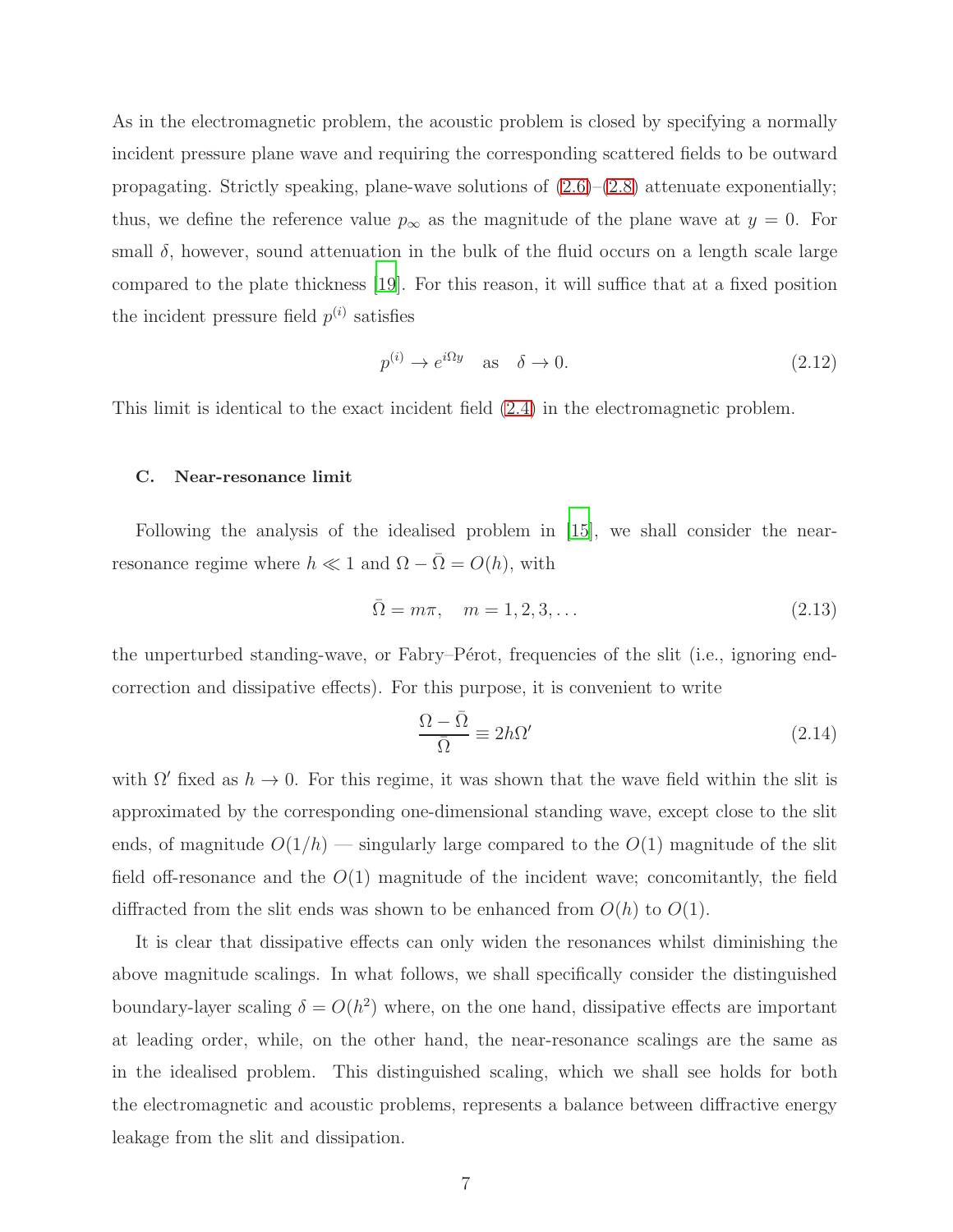In light of the above, we rescale the dimensionless boundary-layer thickness as

<span id="page-7-1"></span>
$$
\delta = h^2 \delta',\tag{2.15}
$$

with  $\delta'$  fixed as  $h \to 0$ . In the electromagnetic problem,  $\delta$  is implicit in the problem formulation. Thus, in that problem it will be more convenient to hold fixed the complexvalued parameter

<span id="page-7-3"></span>
$$
\alpha = h^2 \epsilon^{1/2},\tag{2.16}
$$

where the principal branch of the square-root function is assumed.

## <span id="page-7-0"></span>III. ASYMPTOTIC ANALYSIS FOR A SINGLE SLIT

#### A. Matched asymptotic expansions

In this section we study the single-slit problems formulated in §[II,](#page-3-0) considering the nearresonance limit process described in §[II C.](#page-6-0) Following [\[15](#page-25-2)], we shall employ the method of matched asymptotic expansions whereby the physical domain is conceptually decomposed into overlapping regions interconnected by asymptotic matching rules [\[17,](#page-25-6) [18](#page-25-7)]. The regions employed in our analysis are schematically shown in Fig. [1\(](#page-3-1)b). These include the "bulk" left and right exterior regions, a slit region and two transition regions close to the slit ends, as well as boundary-layer regions respectively inside and outside the plate in the electromagnetic and acoustic problems. The term bulk is used to indicate characteristic dimensions that are large compared to the boundary-layer thickness. Matching in-between the bulk regions will be carried out based on results from [\[15\]](#page-25-2). In the acoustic problem, further matching will be needed in order to connect the overlapping boundary-layer and bulk regions. In contrast, in the electromagnetic problem the boundary layers are more simply coupled to the bulk regions, through boundary conditions [\(2.3\)](#page-4-3).

#### <span id="page-7-2"></span>B. Boundary-layer effects: scalings

It is constructive to preface the asymptotic analysis by deriving scaling rules describing the effects of the thin boundary layers on wave propagation in the bulk exterior, slit and transition regions. These scaling rules will help to streamline the analysis, motivate a joint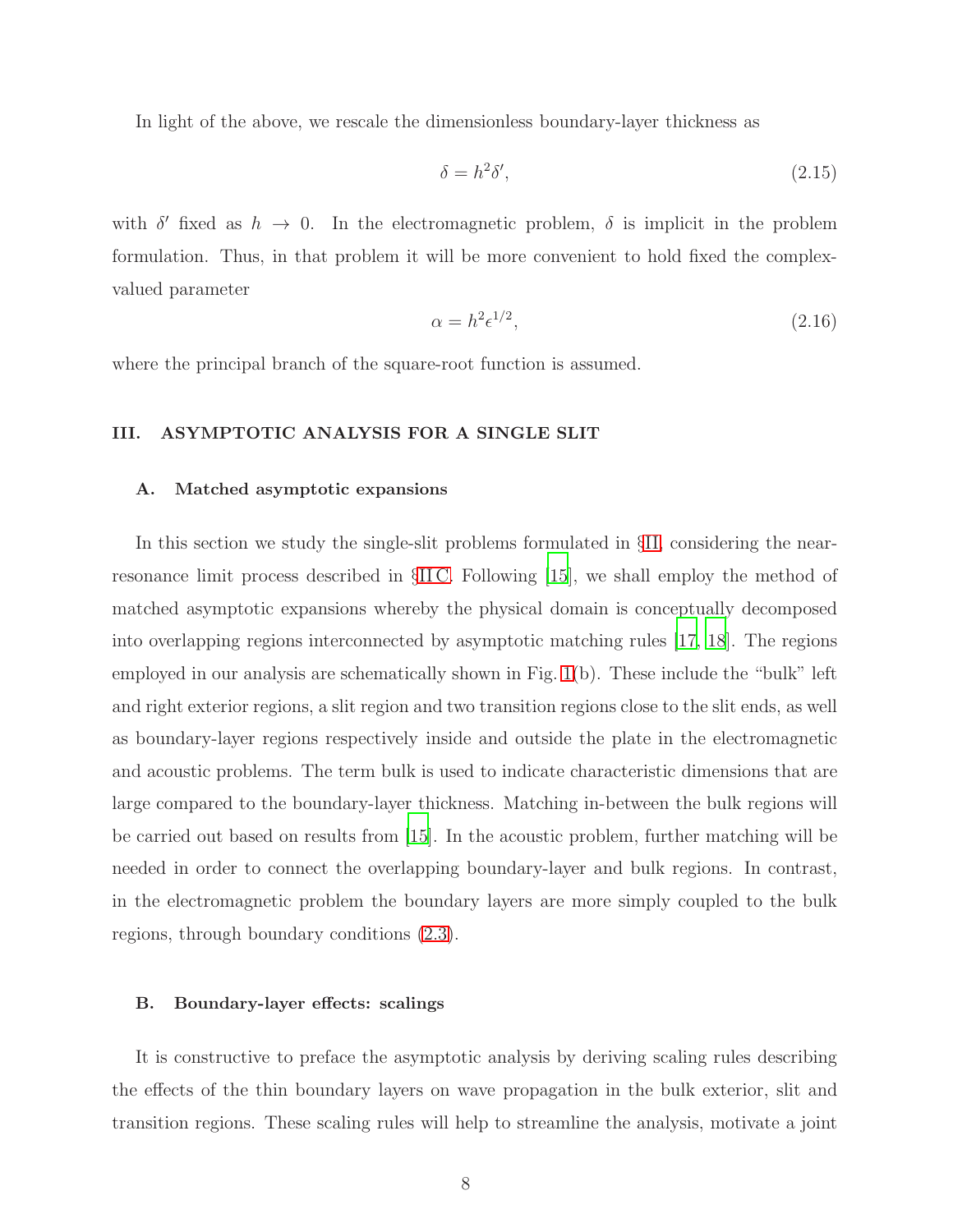treatment of the electromagnetic and acoustic problems and rationalise the distinguished boundary-layer scaling [\(2.15\)](#page-7-1).

The scaling argument is particularly simple in the electromagnetic scenario, in which the electromagnetic boundary layer lies inside the metal plate. Let the scaling of  $H$  in a given bulk region be  $\mathscr{H}$ ; then the field H in the electromagnetic boundary layer is comparable in magnitude, attenuating into the metal domain on the boundary-layer scale  $\delta$ . With this construction, the transmission boundary condition [\(2.3b](#page-4-3)) together with [\(2.5\)](#page-4-1) implies a bulk perturbation of order

$$
\mathcal{H}' = \delta \Delta_{\perp} \mathcal{H},\tag{3.1}
$$

where  $\Delta_\perp$  denotes the characteristic length scale of the bulk field normal to the boundary (unity for the exterior regions and  $h$  for the slit and transition regions). We assume that, as in the near-resonance lossless analysis [\[15\]](#page-25-2),  $\mathcal{H} = h^{-1}$  in the slit region and unity in the exterior and transition regions. Then, with the distinguished scaling  $\delta = O(h^2)$ , we find  $\mathcal{H} = h^2, h^2$  and  $h^3$  for the exterior, slit and transition regions, respectively.

Consider next the acoustic problem, in which there are viscous and thermal boundary layers on the external side of the plate boundary. The tangential component of the velocity field varies across the boundary layer, from the bulk value, of order  $\mathscr{U}$ , say, to zero at the boundary; the pressure, of order  $\mathscr{P}$ , say, is approximately uniform across the layer. Furthermore, the temperature varies from its bulk value, on the order of  $\mathscr{P}$ , to zero on the boundary. With this construction, the continuity equation [\(2.6\)](#page-5-0) implies bulk perturbations of the normal velocity component of order  $\mathscr{U}'_V = (\delta/\Delta_{\parallel})\mathscr{U}$  and  $\mathscr{U}'_T = \delta\mathscr{P}$  owing to viscous and thermal effects, respectively, wherein  $\Delta_{\parallel}$  is the characteristic scale of the bulk field parallel to the boundary (unity for the exterior and slit regions and h for the transition regions). Since in the bulk velocity scales like the pressure gradient we have  $\mathcal{U} = \mathcal{P}/\Delta_{\parallel}$ and  $\mathscr{U}_{V/T} = \mathscr{P}'_{V/T}/\Delta_{\perp}$ , where  $\mathscr{P}_V$  and  $\mathscr{P}_T$  are the orders of the bulk pressure perturbations owing to viscous and thermal effects, respectively. We therefore find the estimates

$$
\mathscr{P}'_{V} = \frac{\delta \Delta_{\perp}}{\Delta_{\parallel}^{2}} \mathscr{P} \quad \text{and} \quad \mathscr{P}'_{T} = \delta \Delta_{\perp} \mathscr{P}. \tag{3.2}
$$

With  $\mathscr{P} = h^{-1}$  in the slit region and unity in the exterior and transition regions, we find  $\mathscr{P}'_V = h^2, h^2$  and h in the exterior, slit and transition regions, respectively; for  $\mathscr{P}'_T$  we find the same orders as for the induction field in the electromagnetic problem.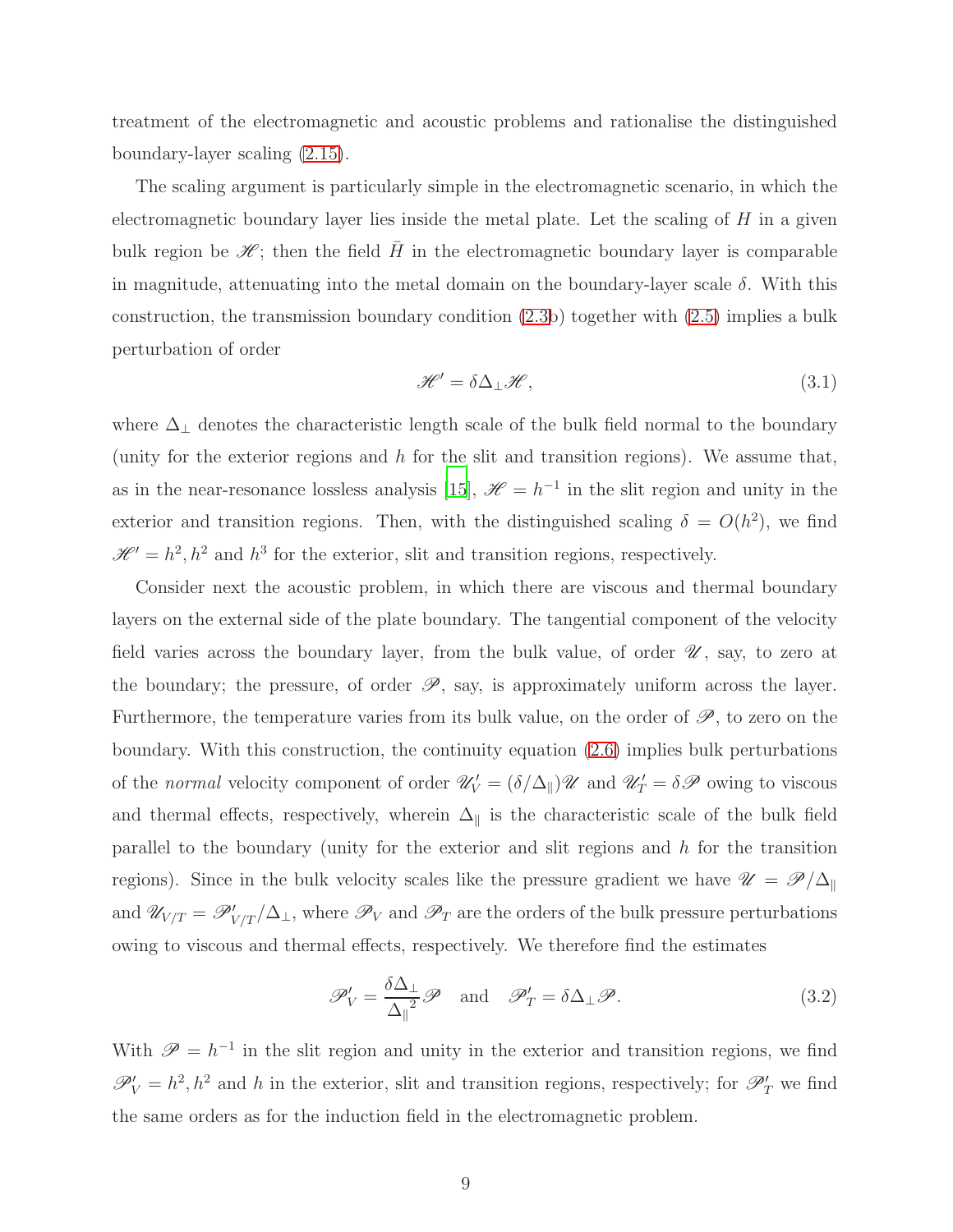The relative smallness of these bulk perturbations may appear to contradict our claim that the assumed scaling  $\delta = O(h^2)$  represents a distinguished limit where boundary-layer effects are leading order. While these perturbations are indeed negligible in the exterior and transition bulk regions, we know from the analysis of the idealised problem in [\[15\]](#page-25-2) that  $O(h^2)$  perturbations in the slit region affect the leading  $O(h^{-1})$  field in the slit. It is this observation, together with the above scaling rules, by which we have identified the distinguished scaling [\(2.15\)](#page-7-1). We note that an alternative scaling analysis could be carried out based on energy-dissipation arguments [\[20\]](#page-25-9).

## C. Exterior regions

Armed with these scaling results, we begin our analysis with the exterior regions, which are defined by the limit process discussed in §[II C](#page-6-0) together with the additional specification that the coordinates  $(x, y)$  are held fixed. We shall distinguish between a left exterior region corresponding to the half-space  $y < -1/2$  and a right exterior region corresponding to the half-space  $y > 1/2$ . For the sake of considering the electromagnetic and acoustic problems simultaneously, we pose the asymptotic expansions

$$
H, p \sim \varphi^{\pm}(x, y) \quad \text{as} \quad h \to 0,
$$
\n<sup>(3.3)</sup>

the plus-minus signs indicating the right and left exterior regions, respectively.

The leading-order fields  $\varphi^{\pm}$  satisfy the Helmholtz equations

<span id="page-9-0"></span>
$$
\nabla^2 \varphi^{\pm} + \bar{\Omega}^2 \varphi^{\pm} = 0 \tag{3.4}
$$

in the respective half-spaces. In the electromagnetic problem, [\(3.4\)](#page-9-0) readily follows from a leading-order balance of [\(2.2a](#page-4-4)). In the acoustic problem, it follows from combining the leading-order balances of  $(2.6)$ – $(2.8)$ . Note that the dimensionless frequency is approximated at leading order by  $\Omega$  in accordance with the frequency rescaling [\(2.14\)](#page-6-1).

The Helmholtz equations [\(3.4\)](#page-9-0) are supplemented by effective boundary conditions. At  $y = \pm 1/2$ , the scaling results of §[III B](#page-7-2) imply that in the exterior regions boundary-layer effects are negligible at  $O(1)$ . This implies the Neumann boundary conditions

<span id="page-9-1"></span>
$$
\left. \frac{\partial \varphi^-}{\partial y} \right|_{y=-1/2} = 0, \quad \left. \frac{\partial \varphi^+}{\partial y} \right|_{y=1/2} = 0, \tag{3.5a, b}
$$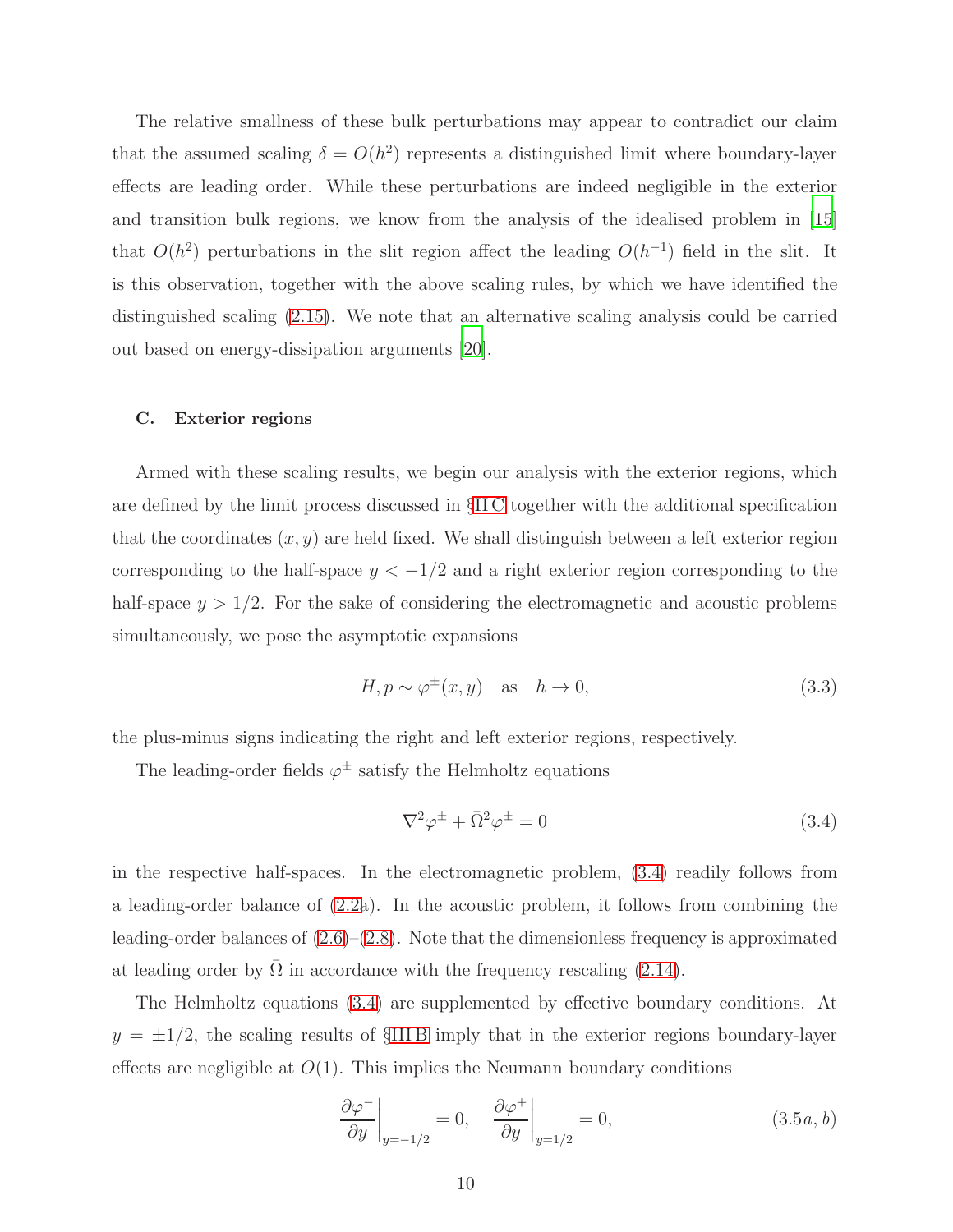for  $x \neq 0$ . The behaviour of  $\varphi^{\pm}$  as  $(x, y) \rightarrow (0, \pm 1/2)$  will be determined by asymptotic matching. As  $|y| \to \infty$ , the leading-order scattered fields  $\varphi^{\pm} - \varphi^{(i)}$  satisfy an outwardradiation condition with respect to the incident field [cf. [\(2.4\)](#page-4-2) and [\(2.12\)](#page-6-2)]

<span id="page-10-0"></span>
$$
\varphi^{(i)} = e^{i\bar{\Omega}y}.\tag{3.6}
$$

Consider the left exterior region. The solution for  $\varphi^-$  is obtained by superposing the incident plane wave [\(3.6\)](#page-10-0), a reflected plane wave, whose phase is adjusted to satisfy condition [\(3.5a](#page-9-1)), and the fundamental singular solutions of the Helmholtz equation [\(3.4\)](#page-9-0) with origin at  $(x, y) = (0, -1/2)$ . This singular solution, which represents an outward-radiating cylindrical wave, is proportional to  $\mathcal{H}_0(\bar{\Omega}r^-)$ , wherein  $\mathcal{H}_0$  is the zeroth-order Hankel function [\[21\]](#page-25-10); it is clearly compatible with [\(3.5a](#page-9-1)). An asymptotic property of this function that will be important later is

<span id="page-10-4"></span>
$$
\mathcal{H}_0(s) \sim \frac{2i}{\pi} \ln s + \frac{2i}{\pi} (\gamma_E - \ln 2) + 1 + o(1) \quad \text{as} \quad s \to 0,
$$
\n(3.7)

where  $\gamma_E = 0.5772...$  is the Euler–Mascheroni constant. Higher-order singular solutions, formed by derivates of this fundamental solution, can be eliminated via matching [\[15\]](#page-25-2). We accordingly find

<span id="page-10-2"></span>
$$
\varphi^- = e^{i\bar{\Omega}y} + Re^{-i\bar{\Omega}y} + Q^- \mathcal{H}_0(\bar{\Omega}r^-), \tag{3.8}
$$

where  $R = e^{-i\bar{\Omega}}$  is a reflection coefficient and  $Q^-$  is a diffraction coefficient to be determined.

Similar considerations applied to the right exterior region give

<span id="page-10-3"></span>
$$
\varphi^+ = Q^+ \mathcal{H}_0(\bar{\Omega}r^+),\tag{3.9}
$$

where  $Q^+$  is a second diffraction coefficient to be determined.

#### <span id="page-10-5"></span>D. Slit region

Consider now the slit region, where the stretched transverse coordinate  $X = x/h$  is held fixed instead of  $x$ . With that rescaling, we find the Helmholtz equation

<span id="page-10-1"></span>
$$
\frac{1}{h^2}\frac{\partial^2 \Phi}{\partial X^2} + \frac{\partial^2 \Phi}{\partial y^2} + \bar{\Omega}^2 \left(1 + 4h\Omega' + 4h^2\Omega'^2\right) \Phi \approx 0
$$
\n(3.10)

for  $|y| < 1/2$  and  $|X| < 1$ , where  $\Phi(X, y)$  stands for H in the electromagnetic problem and  $p$  in the acoustic problem. In the former,  $(3.10)$  follows from  $(2.2a)$  and  $(2.14)$  without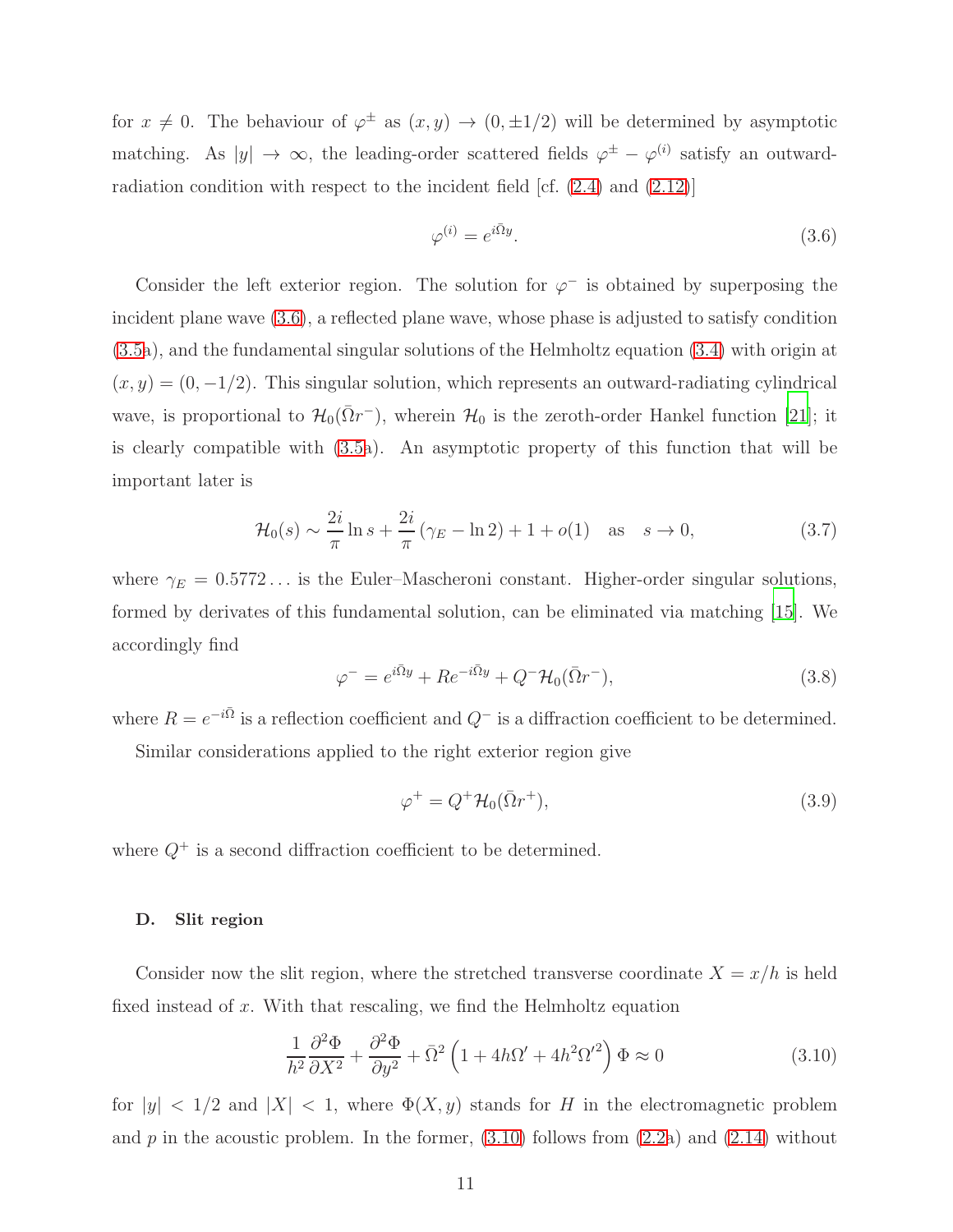approximation. In the latter, the governing equations  $(2.6)$ – $(2.8)$  together imply  $(3.10)$  with  $O(\delta^2 \Phi)$  error terms which are too small to affect the following analysis.

The boundary conditions at  $y = \pm 1/2$  are to be determined by asymptotic matching with the transition and exterior regions. As for the boundary conditions at  $X = \pm 1$ , the scalings derived in §[III B](#page-7-2) imply that the boundary layers at the top and bottom of the slit affect the bulk slit field only at high orders. Specifically,

<span id="page-11-0"></span>
$$
\frac{\partial \Phi}{\partial X} = O(h\delta\Phi) \quad \text{at} \quad X = \pm 1. \tag{3.11}
$$

The precise leading-order form of the right-hand side will be derived in §[III H](#page-16-0) for the electromagnetic problem, by analysing the skin layers, and in §[III I](#page-17-0) for the acoustic problem, by analysing the thermoviscous boundary layers. In the present subsection, we will simply quote these results (at a later point, as they depend on properties of  $\Phi$  yet to be derived).

As already mentioned, we anticipate an  $O(1/h)$  enhancement of the wave field in the slit. We accordingly pose the expansion

<span id="page-11-3"></span>
$$
\Phi = h^{-1}\Phi_{-1}(X,y) + \Phi_0(X,y) + h\Phi_1(X,y) + h^2\Phi_2(X,y) + \cdots \quad \text{as} \quad h \to 0. \tag{3.12}
$$

The  $O(1/h^3)$  and  $O(1/h^2)$  balances of [\(3.10\)](#page-10-1) give the trivial relations

$$
\frac{\partial^2 \Phi_{-1}}{\partial X^2} = 0, \quad \frac{\partial^2 \Phi_0}{\partial X^2} = 0.
$$
\n(3.13)

Since [\(3.11\)](#page-11-0) implies the homogeneous Neumann conditions

$$
\frac{\partial \Phi_{-1}}{\partial X} = 0, \quad \frac{\partial \Phi_0}{\partial X} = 0 \quad \text{at} \quad X = \pm 1,
$$
\n(3.14*a*, *b*)

we find that  $\Phi_{-1}$  and  $\Phi_0$  are independent of X, namely  $\Phi_{-1} = \Phi_{-1}(y)$  and  $\Phi_0 = \Phi_0(y)$ . Next, the  $O(1/h)$  balance of  $(3.10)$  gives

<span id="page-11-1"></span>
$$
\frac{\partial^2 \Phi_1}{\partial X^2} + \frac{d^2 \Phi_{-1}}{dy^2} + \bar{\Omega}^2 \Phi_{-1} = 0.
$$
 (3.15)

Integrating with respect to  $X$  and using the homogenous Neumann condition

$$
\frac{\partial \Phi_1}{\partial X} = 0 \quad \text{at} \quad X = \pm 1,\tag{3.16}
$$

we find the one-dimensional Helmholtz equation

<span id="page-11-2"></span>
$$
\frac{d^2\Phi_{-1}}{dy^2} + \bar{\Omega}^2 \Phi_{-1} = 0.
$$
\n(3.17)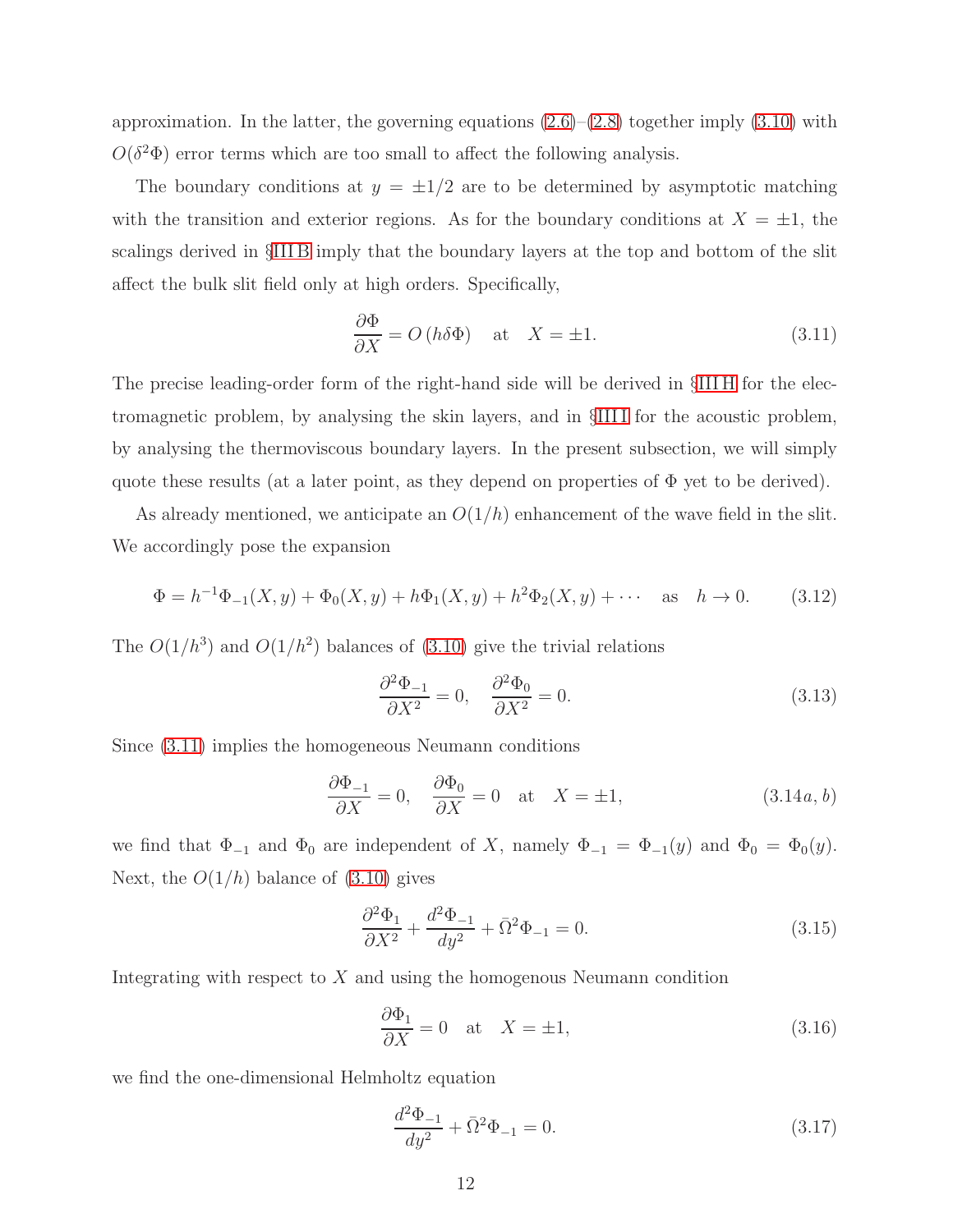It follows from  $(3.15)-(3.17)$  $(3.15)-(3.17)$ , in turn, that  $\Phi_1 = \Phi_1(y)$ .

The Helmholtz equation [\(3.17\)](#page-11-2) is supplemented by the matching conditions

<span id="page-12-0"></span>
$$
\Phi_{-1} = 0
$$
 at  $y = \pm 1/2$ , (3.18)

which evidently follow from the relative smallness of the wave field in the exterior regions together with the regularity of solutions to [\(3.17\)](#page-11-2) [\[15\]](#page-25-2). The homogeneous problem consisting of [\(3.17\)](#page-11-2) and [\(3.18\)](#page-12-0) has nontrivial solutions only for  $\overline{\Omega} = m\pi$ , in which the integer  $m =$  $1, 2, \ldots$  corresponds to the order of the standing wave excited in the slit. We write these standing-wave solutions in the form

<span id="page-12-5"></span>
$$
\Phi_{-1} = \mathcal{A} \times \left\{ \begin{array}{c} \cos(\bar{\Omega}y) \\ \sin(\bar{\Omega}y) \end{array} \right\},\tag{3.19}
$$

where  $A$  is a complex-valued prefactor; we also introduce a notation to be used throughout the paper, where the upper element of the array corresponds to odd  $m$  (even standing wave) and the lower to even  $m$  (odd standing wave).

At this stage we need the right-hand side of [\(3.11\)](#page-11-0). With the knoweledge that  $\Phi_{-1}, \Phi_0$ and  $\Phi_1$  are all independent of X, the boundary-layer analyses in §[III H](#page-16-0) and §IIII furnish the impedance-like conditions

<span id="page-12-3"></span>
$$
\frac{\partial \Phi_2}{\partial X} = \pm \mathcal{C} \Phi_{-1} \quad \text{at} \quad X = \pm 1,\tag{3.20}
$$

where  $\mathcal C$  is a complex-valued parameter which is given in the electromagnetic scenario by

<span id="page-12-1"></span>
$$
\mathcal{C} = \frac{i\bar{\Omega}}{h^2 \epsilon^{1/2}}\tag{3.21}
$$

and in the acoustic scenario by

<span id="page-12-2"></span>
$$
\mathcal{C} = \frac{\delta \bar{\Omega}^2}{h^2} \frac{1+i}{\sqrt{2}} \left( 1 + \frac{\gamma - 1}{\sqrt{\text{Pr}}} \right),\tag{3.22}
$$

wherein  $\delta$  is defined in [\(2.9\)](#page-5-2). In [\(3.21\)](#page-12-1) and [\(3.22\)](#page-12-2),  $\epsilon$  and  $\delta$ , respectively, can be treated as constant over the near-resonance frequency interval.

Consider next the  $O(1)$  balance of  $(3.10)$ ,

$$
\frac{\partial^2 \Phi_2}{\partial X^2} + \frac{d^2 \Phi_0}{dy^2} + \bar{\Omega}^2 \Phi_0 + 4\Omega' \bar{\Omega}^2 \Phi_{-1} = 0.
$$
\n(3.23)

Integrating across the slit and using the boundary condition [\(3.20\)](#page-12-3) yields

<span id="page-12-4"></span>
$$
\frac{d^2\Phi_0}{dy^2} + \bar{\Omega}^2 \Phi_0 = - (4\Omega'\bar{\Omega}^2 + \mathcal{C}) \Phi_{-1}.
$$
\n(3.24)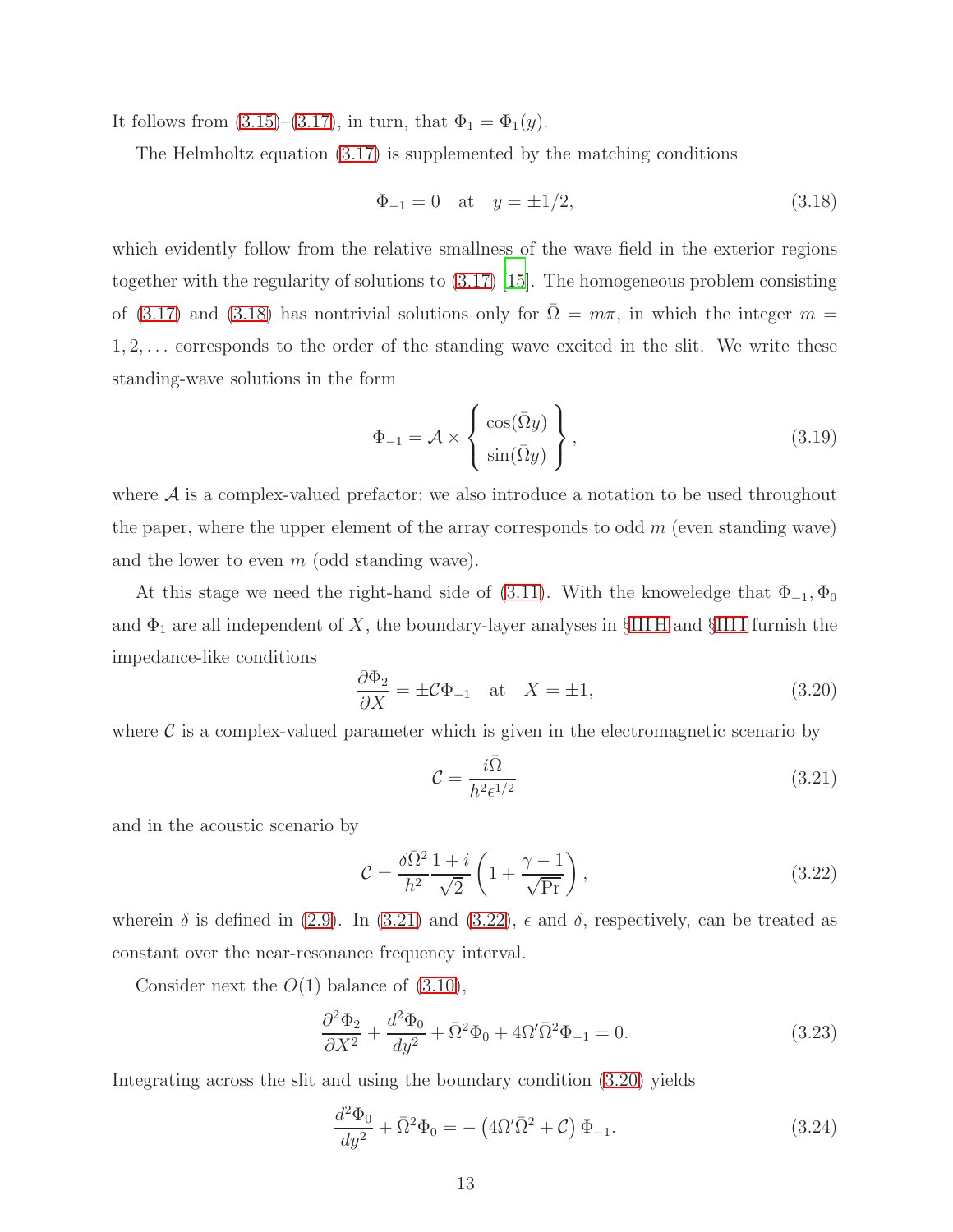We shall not need the detailed solution of [\(3.24\)](#page-12-4). Rather, we derive relations between the leading-order amplitude A and the end values of  $\Phi_0$ , which will be required for asymptotic matching. To this end, we subtract the product of  $\Phi_0$  and the complex conjugate of  $(3.17)$ from the product of  $(3.24)$  and the complex conjugate of  $\Phi_{-1}$ ; integrating this difference between the two ends of the slit, we find

$$
\left[\Phi_0 \frac{d\Phi_{-1}^*}{dy}\right]_{-1/2}^{1/2} = \left(4\bar{\Omega}^2 \Omega' + \mathcal{C}\right) \int_{-1/2}^{1/2} |\Phi_{-1}|^2 dy. \tag{3.25}
$$

Substituting [\(3.19\)](#page-12-5) and using [\(2.13\)](#page-6-3) gives

<span id="page-13-1"></span>
$$
\mathcal{A} = \frac{2\bar{\Omega}i^m}{4\Omega'\bar{\Omega}^2 + C} \times \begin{Bmatrix} i\Phi_0(1/2) + i\Phi_0(-1/2) \\ \Phi_0(1/2) - \Phi_0(-1/2) \end{Bmatrix} . \tag{3.26}
$$

## E. Matching and transition regions

It remains to relate the approximations found in the exterior and slit regions. Given the logarithmic singularity of the leading-order exterior fields, these regions cannot be matched directly. Rather, it is necessary to consider intermediate "transition regions" at  $O(h)$  distances from the slit ends. It is clear from the preceding analyses of the slit and exterior regions that H and p are  $O(1)$  in these regions. The scaling arguments in §[III B](#page-7-2) show that boundary-layer effects are not important at this order. The leading-order aperture problem is therefore the same as the one formulated and solved in [\[15\]](#page-25-2), as are the details of the asymptotic matching between the transition regions and the slit and exterior regions. We shall simply quote the results of that analysis that are relevant here.

The first result is a relation between the diffraction amplitudes  $Q^{\pm}$  appearing in the  $O(1)$ exterior fields and the rescaled amplitude  $A$  of the enhanced  $O(h^{-1})$  standing wave in the slit. It can be written as

<span id="page-13-2"></span>
$$
Q^{\pm} = i^m \bar{\Omega} \mathcal{A} \times \begin{Bmatrix} 1 \\ \mp i \end{Bmatrix}.
$$
 (3.27)

The second result connects the diffraction coefficients  $Q^{\pm}$  with the  $O(1)$  discontinuity in the wave field across the aperture, with the singularity of the exterior field subtracted. This relation can be written as

<span id="page-13-0"></span>
$$
\lim_{r^{\pm}\to 0} \left(\varphi^{\pm} - \frac{2i}{\pi} Q^{\pm} \ln r^{\pm}\right) - \Phi_0|_{y=\pm 1/2} = iQ^{\pm} \left(\frac{2}{\pi} \ln \frac{1}{h} - \beta\right),\tag{3.28}
$$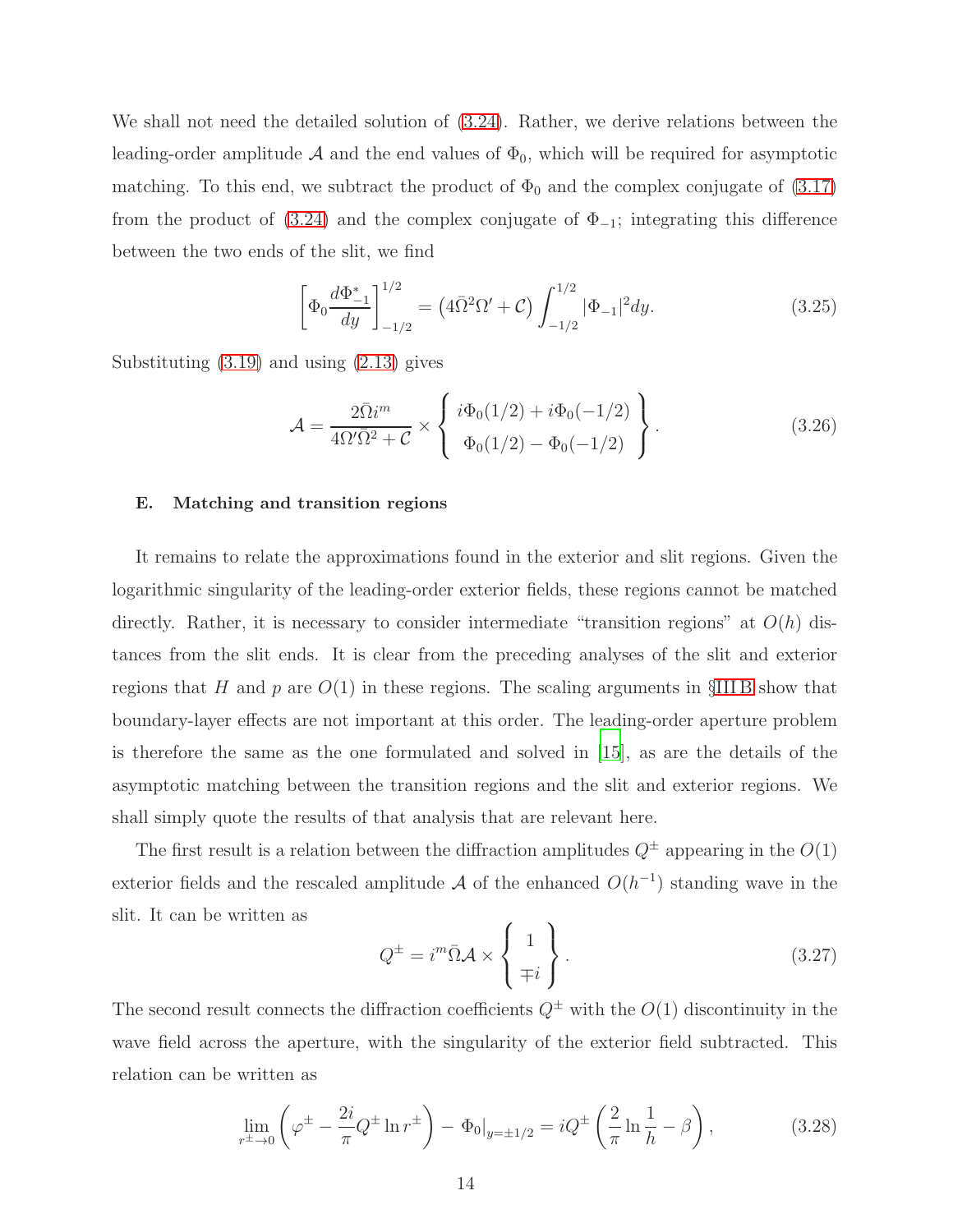where the parameter  $\beta$  depends only on the geometry of the slit opening; for the right-angled aperture considered here, the conformal-mapping analysis in [\[15](#page-25-2)] yields the value

$$
\beta = \frac{2}{\pi} \left( \ln \frac{4}{\pi} - 1 \right) \approx -0.4828. \tag{3.29}
$$

Substituting the external fields  $\varphi^{\pm}$  from [\(3.8\)](#page-10-2) and [\(3.9\)](#page-10-3), and using the asymptotic relation  $(3.7)$ , we can solve  $(3.28)$  for the end values of the  $O(1)$  slit field:

<span id="page-14-0"></span>
$$
\Phi_0|_{y=\pm 1/2} = Q^{\pm \frac{2i}{\pi}} \left( \ln \frac{2\bar{\Omega}h}{\pi} + \gamma_E - 1 - \frac{i\pi}{2} \right) + (1 \mp 1)e^{-i\bar{\Omega}/2}.
$$
 (3.30)

Note the logarithmic dependence upon h in  $(3.30)$ . This relation assumes an asymptotic convention where logarithmic orders are considered together with the nearest algebraic order [\[17](#page-25-6), [18\]](#page-25-7). All small-h expansions in this paper are to be interpreted in this manner.



<span id="page-14-1"></span>FIG. 2. Enhancement of the slit field predicted by the near-resonance approximation [\(3.31\)](#page-15-1) as a function of the dimensionless frequency  $\Omega$ . The slit aspect ratio is  $h = 0.01$ . Black dashed lines: idealised problem without dissipation. Red solid lines: thermoviscous-acoustic scenario assuming air at 20 °C and slit length  $l = 35$ mm [\[11](#page-25-5)]. The vertical dotted lines mark the unperturbed standing-wave frequencies.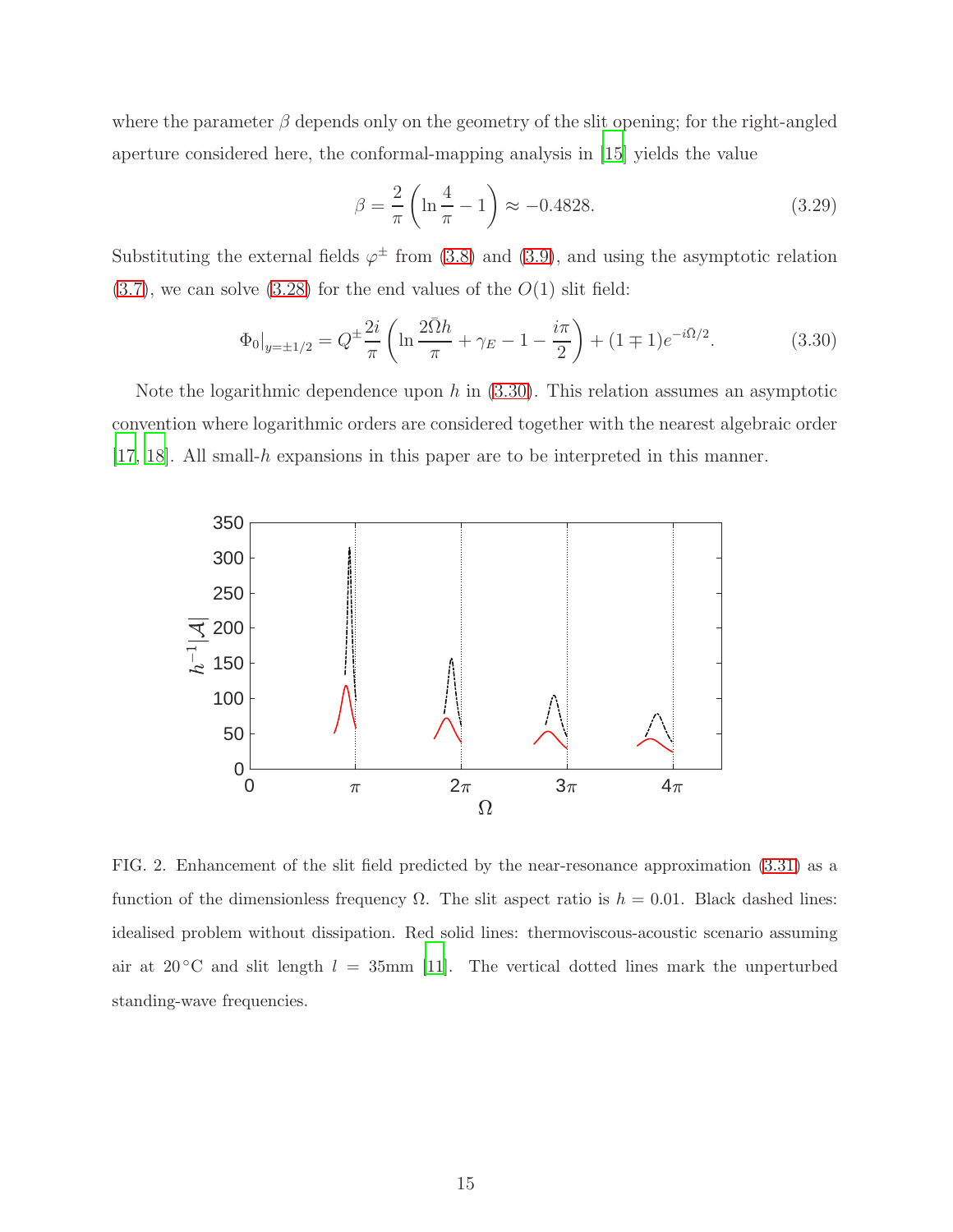#### F. Frequency response

Solving  $(3.26)$ ,  $(3.27)$  and  $(3.30)$  for the amplitude A yields

<span id="page-15-1"></span>
$$
\mathcal{A} = \frac{1/\bar{\Omega}}{\Omega' + \frac{\mathcal{C}}{4\Omega^2} - \frac{2}{\pi} \left( \ln \frac{2\bar{\Omega}h}{\pi} + \gamma_E - 1 \right) + i} \times \begin{Bmatrix} i \\ -1 \end{Bmatrix},
$$
(3.31)

which provides a closed-form approximation for the near-resonance frequency response. The corresponding results for the diffraction coefficients  $Q^{\pm}$  can be obtained by substituting [\(3.31\)](#page-15-1) into [\(3.27\)](#page-13-2). Recall that [\(3.31\)](#page-15-1) was derived assuming the distinguished limit  $\delta = O(h^2)$ . For  $\delta \ll h^2$ , dissipation effects are negligible and we recover the results in [\[15\]](#page-25-2). How about  $\delta \gg h^2$ ? Since  $\mathcal{C} = O(\delta/h^2)$ , [\(3.31\)](#page-15-1) together with definition [\(2.14\)](#page-6-1) for  $\Omega'$  implies a sharp resonance as long as  $\delta \ll h$  (boundary layer thin relative to slit). It can be verified that our results remain valid in this dissipation-dominated resonant regime; the resonance width becomes  $\Omega - \bar{\Omega} = O(\delta/h)$  and the amplitude of the wave in the slit becomes  $O(h/\delta)$ .

In Fig. [2](#page-14-1) we plot the enhancement factor  $h^{-1}|\mathcal{A}|$  as a function of the dimensionless frequency  $\Omega$ . As an example, we set  $h = 0.01$  and compare the idealised case with the thermoviscous-acoustic scenario assuming the physical parameters of the experiments in [\[11](#page-25-5)]. Note that the resonance peaks are shifted from the standing-wave values  $\overline{\Omega}$ , more so when dissipation is included.

#### <span id="page-15-0"></span>G. Comparison with single-slit electromagnetic and acoustic experiments

A closed-form approximation for the resonance frequencies is readily extracted from [\(3.31\)](#page-15-1). For the sake of comparison with experimental data, we write this in the form

<span id="page-15-2"></span>
$$
\frac{\Delta f_m}{f_m} \approx \frac{4h}{\pi} \left( \ln h + \ln(2m) + \gamma_E - 1 \right) - \frac{h}{2\bar{\Omega}^2} \operatorname{Re} C,\tag{3.32}
$$

where  $\Delta f_m$  is the dimensional frequency deviation of the mth resonant peak from the respective standing-wave frequency  $f_m = mc/2l$ . In Figs. [3,](#page-16-1) and [4](#page-16-2) we test [\(3.32\)](#page-15-2) against GHz-microwave experiments [\[6\]](#page-25-4) and kHz-acoustic experiments [\[11\]](#page-25-5), respectively. The agreement is very good in both cases. In contrast, the lossless approximation with  $\mathcal{C} = 0$  is not accurate for small slit widths (below approximately  $200\mu$ m in the microwave experiments and 1.5mm in the acoustic experiments).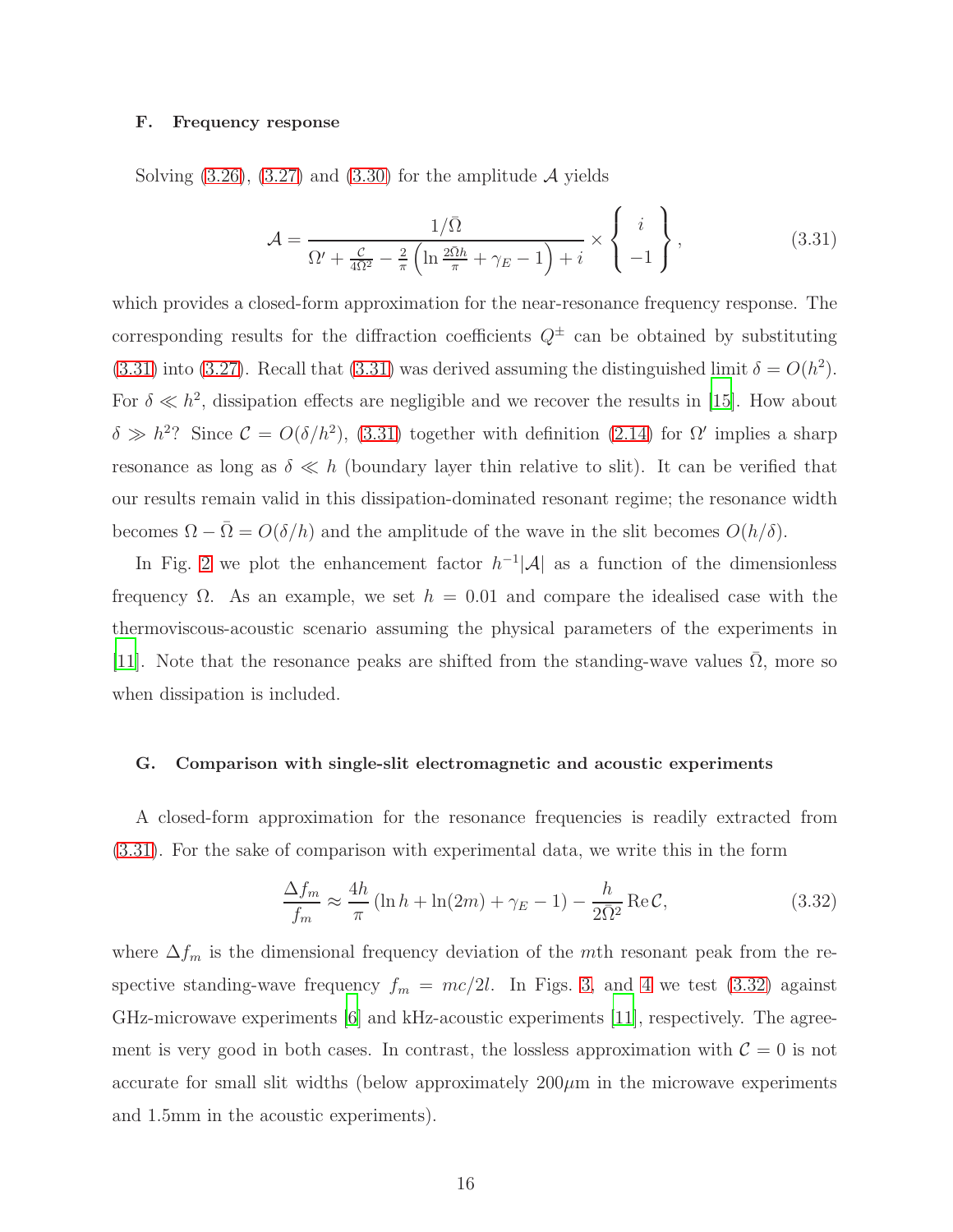

<span id="page-16-1"></span>FIG. 3. Resonance frequencies as a function of slit width for electromagnetic-wave transmission through a single slit in an aluminium plate of thickness  $l = 19.58$ mm. Thick blue lines: approximation  $(3.32)$  with C given by  $(3.21)$ . Dashed black lines: approximation  $(3.32)$  for the lossless case  $C = 0$  [\[15](#page-25-2)]. Symbols: microwave experiments [\[6](#page-25-4)]. The relative permittivity of the metal is  $\epsilon \approx i4.2 \times 10^7$  and  $\epsilon \approx i4.5 \times 10^6$  for modes  $m = 2$  and  $m = 9$ , respectively.



<span id="page-16-2"></span>FIG. 4. Same as Fig. [3](#page-16-1) but for the fundamental resonance of acoustic-wave transmission through a slit in an aluminium plate of thickness 35mm. The thick blue line is calculated from [\(3.32\)](#page-15-2) with C calculated from  $(3.22)$  for air at 20 °C. Symbols: acoustic experiments [\[11\]](#page-25-5).

#### <span id="page-16-0"></span>H. Electromagnetic skin layer

It remains to derive the effective boundary conditions [\(3.20\)](#page-12-3) assumed in the slit-region analysis. We begin with the simpler electromagnetic scenario, where we need to consider the internal field H in the electromagnetic skin layers, namely at distances  $O(\delta)$  from the slit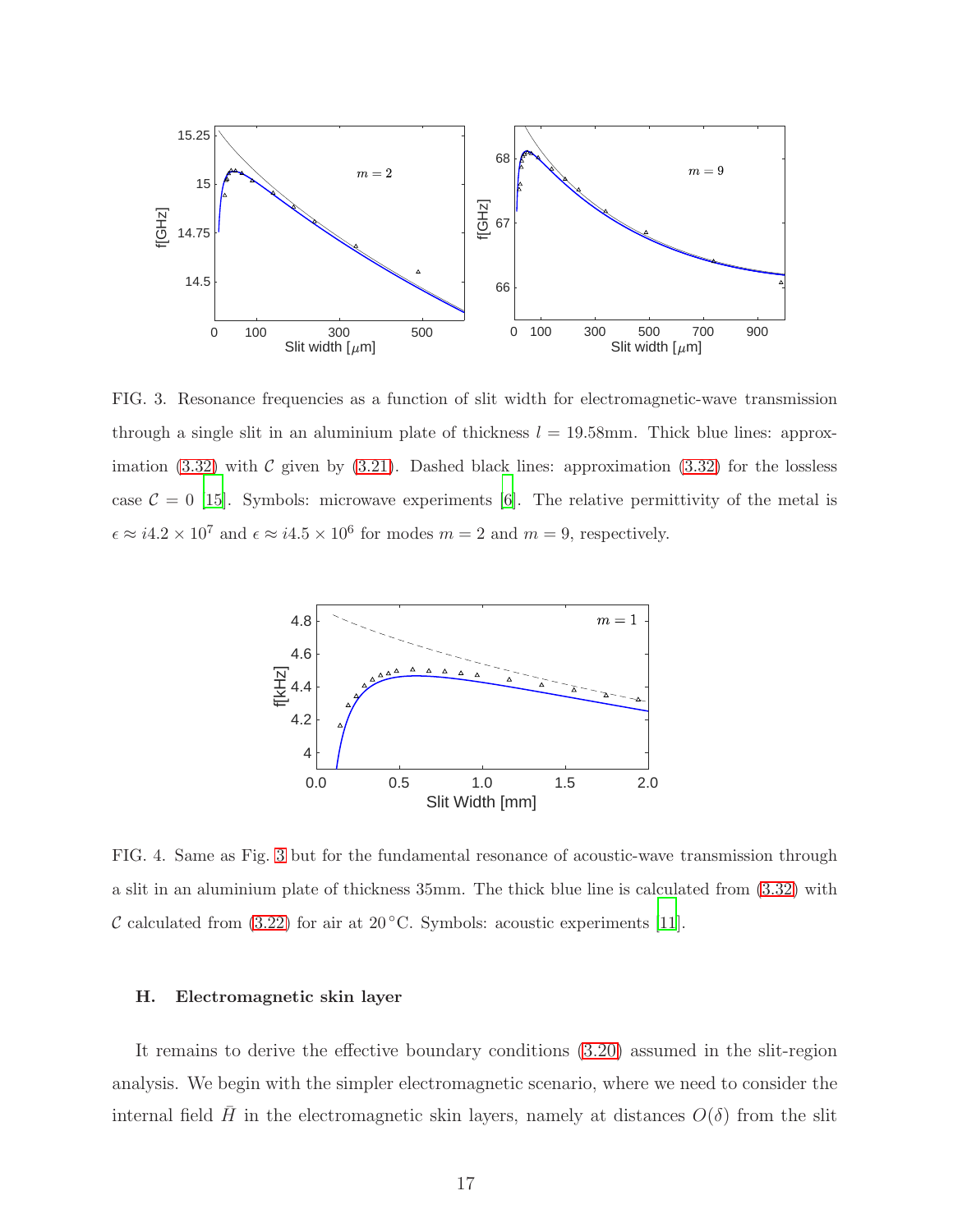boundaries. Because of the symmetry of the problem, it suffices to consider the skin layer adjacent to the lower boundary of the slit  $x = -h$ . Since  $\delta = O(h^2)$ , we define the strained transverse coordinate  $X' = (x + h)/h^2$  and consider the domain  $X' < 0$  (|y| < 1/2).

Recall the slit-field expansion [\(3.12\)](#page-11-3) for  $H = \Phi$ . In particular, the  $O(h^{-1})$  enhancement of the slit field suggests the skin-layer expansion

$$
\bar{H} \sim h^{-1} \bar{H}_{-1}(X', y)
$$
 as  $h \to 0$ . (3.33)

The equation governing  $\bar{H}_{-1}$  is obtained from the leading-order balance of [\(2.2b](#page-4-4)). This gives

<span id="page-17-1"></span>
$$
\frac{\partial^2 \bar{H}_{-1}}{\partial X'^2} + \alpha^2 \bar{\Omega}^2 \bar{H}_{-1} = 0 \quad \text{for} \quad X' < 0,\tag{3.34}
$$

where the complex-valued parameter  $\alpha$  was defined in [\(2.16\)](#page-7-3). From the  $O(1/h)$  balance of the continuity condition [\(2.3a](#page-4-3)), we find the boundary condition

<span id="page-17-2"></span>
$$
\bar{H}_{-1} = \Phi_{-1} \quad \text{at} \quad X' = 0. \tag{3.35}
$$

Solving [\(3.34\)](#page-17-1) subject to [\(3.35\)](#page-17-2) and the condition that  $H_{-1}$  decays as  $X' \to -\infty$  gives

<span id="page-17-3"></span>
$$
\bar{H}_{-1} = e^{-i\alpha \bar{\Omega}X'} \Phi_{-1}.
$$
\n(3.36)

Consider now the  $O(h)$  balance of the transmission condition  $(2.3b)$ ,

$$
\left. \frac{\partial \Phi_2}{\partial X} \right|_{X=-1} = \frac{1}{\alpha^2} \left. \frac{\partial \bar{H}_{-1}}{\partial X'} \right|_{X'=0} . \tag{3.37}
$$

Substituting [\(3.36\)](#page-17-3), we obtain the effective boundary condition

<span id="page-17-4"></span>
$$
\frac{\partial \Phi_2}{\partial X} = -\frac{i\overline{\Omega}}{\alpha} \Phi_{-1} \quad \text{at} \quad X = -1. \tag{3.38}
$$

The corresponding condition at  $X = 1$  follows from symmetry. Using definition [\(2.16\)](#page-7-3) for  $\alpha$ , [\(3.38\)](#page-17-4) implies the effective boundary condition [\(3.20\)](#page-12-3) with C given by [\(3.21\)](#page-12-1).

## <span id="page-17-0"></span>I. Thermoviscous boundary layer

We next consider the acoustic scenario, where we need to match the thermoviscous boundary layers with the bulk slit region. As a preliminary step, it is convenient to expand the description of the bulk slit region from the single field  $p = \Phi$  to include the normalised flow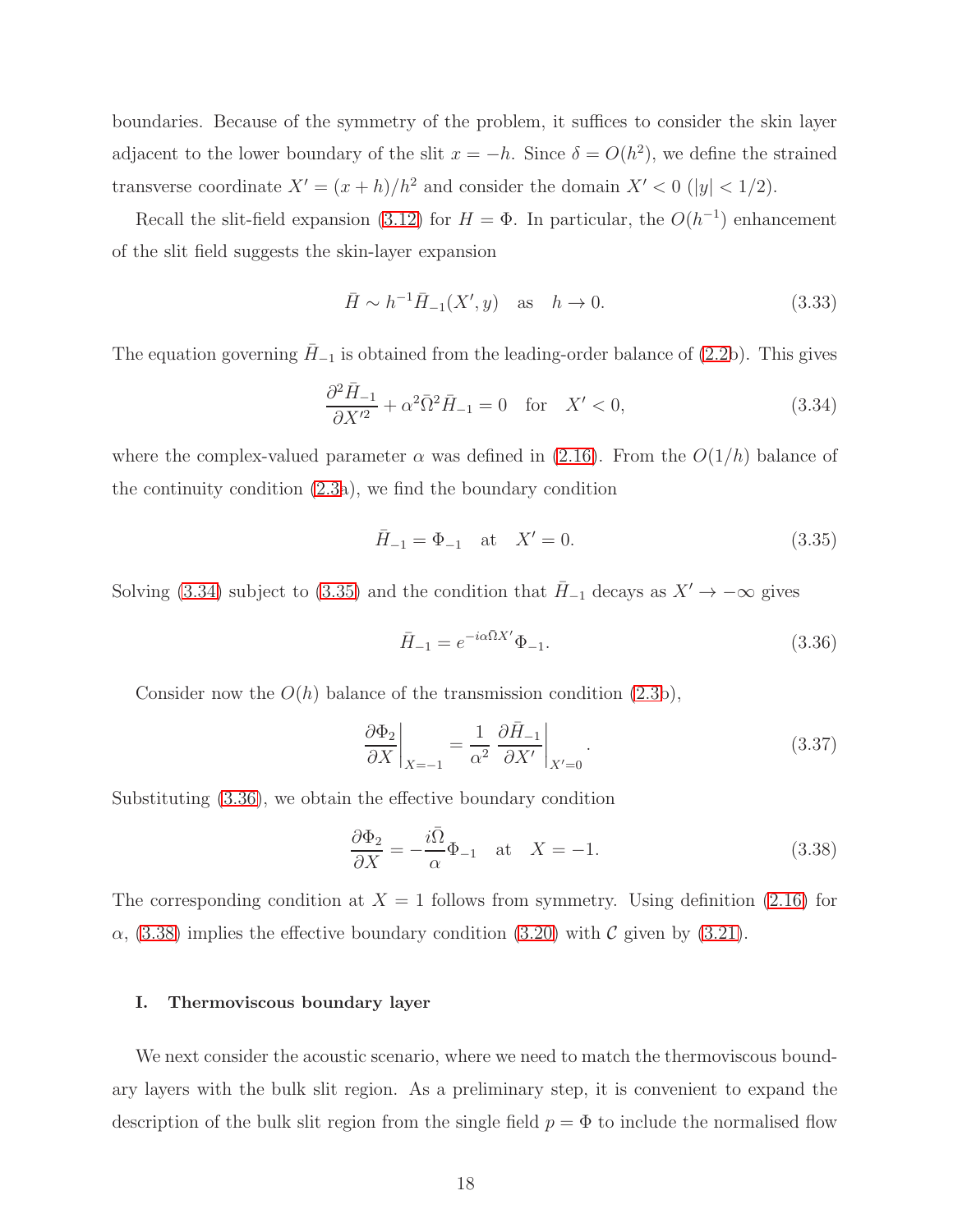and temperature fields,  $\mathbf{u} = u\hat{\mathbf{e}}_x + v\hat{\mathbf{e}}_y$  and T, respectively. To this end, we rewrite the slit expansion [\(3.12\)](#page-11-3) in the form

<span id="page-18-0"></span>
$$
p = h^{-1}\Phi_{-1}(y) + \Phi_0(y) + h\Phi_1(y) + h^2\Phi_2(X, y) + \cdots \quad \text{as} \quad h \to 0. \tag{3.39}
$$

Note that the independence of  $\Phi_{-1}$ ,  $\Phi_0$  and  $\Phi_1$  upon X was determined in §IIID based on the scaling [\(3.11\)](#page-11-0), which is consistent with the boundary-layer analysis here. Given [\(3.39\)](#page-18-0), the momentum equation [\(2.7\)](#page-5-3) implies the expansions

$$
u \sim -ih \frac{\partial \Phi_2}{\partial X}, \quad v \sim -ih^{-1} \frac{d\Phi_{-1}}{dy} \quad \text{as} \quad h \to 0.
$$
 (3.40*a*, *b*)

Similarly, the energy equation [\(2.8\)](#page-5-1) implies the temperature expansion

<span id="page-18-1"></span>
$$
T \sim h^{-1} \Phi_{-1} \quad \text{as} \quad h \to 0. \tag{3.41}
$$

Consider now the  $O(\delta)$  boundary layer adjacent to the lower slit boundary  $x = -h$ . Since  $\delta = O(h^2)$ , we define the transverse coordinate  $X' = (x+h)/h^2$ , the boundary-layer domain being  $X' > 0$  (|y| < 1/2). The slit-region expansions [\(3.39\)](#page-18-0)–[\(3.41\)](#page-18-1) suggest expanding the acoustic fields in the boundary layer as

$$
p \sim h^{-1} \bar{P}_{-1}(X', y), \ T \sim h^{-1} \bar{T}_{-1}(X', y), \ u \sim h \bar{U}_1(X', y), \ v \sim h^{-1} \bar{V}_{-1}(X', y). \tag{3.42a-d}
$$

The leading  $O(h^{-3})$  balance of the x component of the momentum equation [\(2.7\)](#page-5-3) gives

$$
\frac{\partial \bar{P}_{-1}}{\partial X'} = 0,\t\t(3.43)
$$

showing that  $\bar{P}_{-1}$  is independent of X'. With that, straightforward matching of the boundary layer and slit-region pressure fields yields

<span id="page-18-2"></span>
$$
\bar{P}_{-1} = \Phi_{-1}(y). \tag{3.44}
$$

With [\(3.44\)](#page-18-2), the  $O(h^{-1})$  balance of the y component of the momentum equation [\(2.7\)](#page-5-3) can be written

<span id="page-18-3"></span>
$$
\delta'^2 \frac{\partial^2 \bar{V}_{-1}}{\partial X'^2} + i \bar{V}_{-1} = \frac{d\Phi_{-1}}{dy},\tag{3.45}
$$

where we remind that  $\delta' = \delta/h^2$ . The no-slip condition [\(2.10\)](#page-5-4) gives the boundary condition

<span id="page-18-4"></span>
$$
\bar{V}_{-1} = 0 \quad \text{at} \quad X' = 0. \tag{3.46}
$$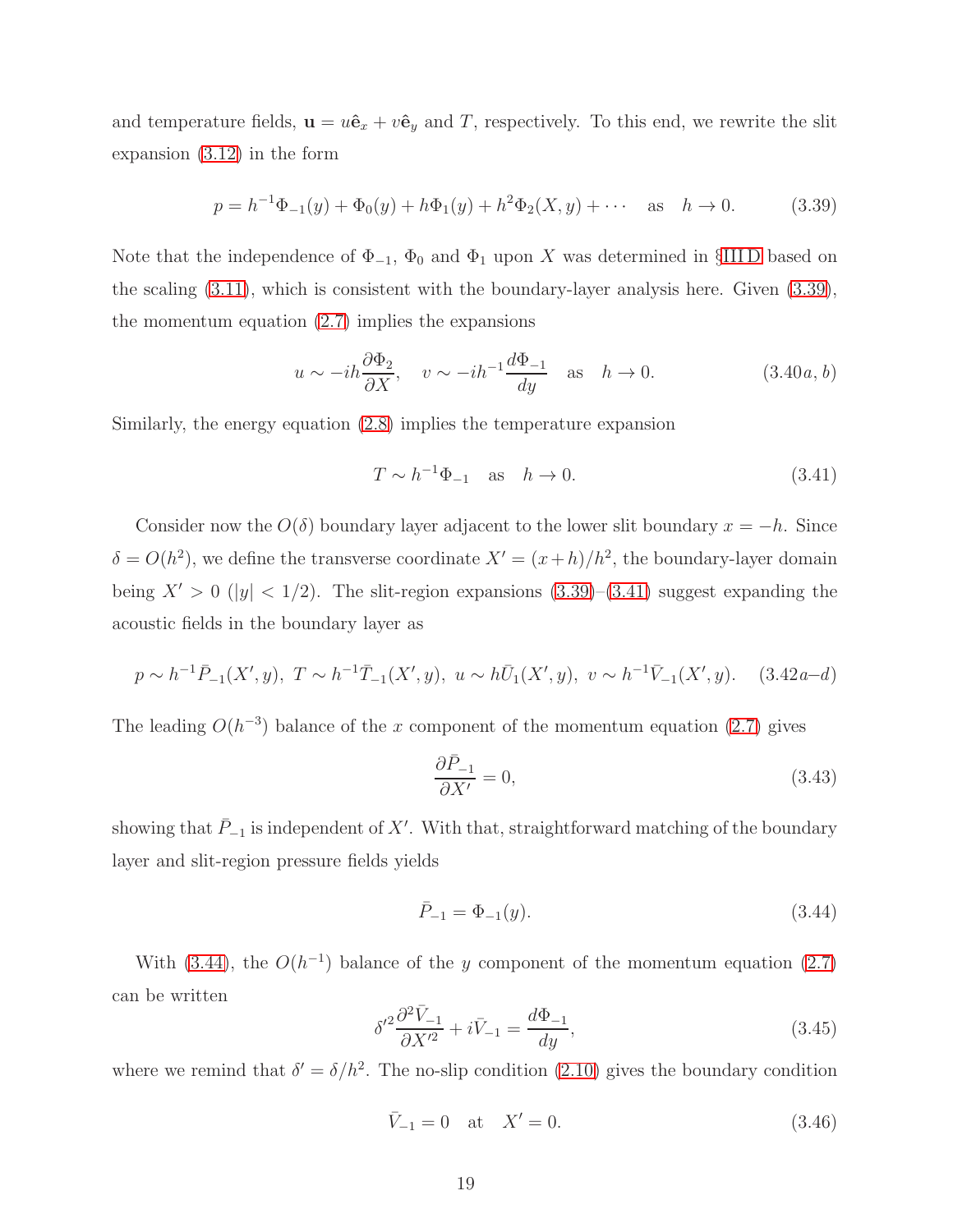Furthermore, matching the  $v$  velocity component yields the far-field condition

<span id="page-19-0"></span>
$$
\bar{V}_{-1} \to -i\frac{d\Phi_{-1}}{dy} \quad \text{as} \quad X' \to \infty. \tag{3.47}
$$

Solving  $(3.45)$  subject to  $(3.46)$  and  $(3.47)$ , we find

$$
\bar{V}_{-1} = i \left( e^{-\frac{1-i}{\sqrt{2}} \frac{X'}{\delta'}} - 1 \right) \frac{d\Phi_{-1}}{dy}.
$$
\n(3.48)

The leading  $O(h^{-1})$  balance of the energy equation [\(2.8\)](#page-5-1), with [\(3.44\)](#page-18-2), reads

<span id="page-19-1"></span>
$$
Pr^{-1}\delta'^{2}\frac{\partial^{2}\bar{T}_{-1}}{\partial X'^{2}} + i\bar{T}_{-1} = i\Phi_{-1}.
$$
\n(3.49)

From [\(2.11\)](#page-5-5), we find the boundary condition

<span id="page-19-2"></span>
$$
\bar{T}_{-1} = 0.\t\t(3.50)
$$

Furthermore, leading-order matching of the temperature field gives the far-field condition

<span id="page-19-3"></span>
$$
\bar{T}_{-1} \to \Phi_{-1} \quad \text{as} \quad X' \to \infty. \tag{3.51}
$$

Solving  $(3.49)$  subject to  $(3.50)$  and  $(3.51)$ , we find

$$
\bar{T}_{-1} = \left(1 - e^{-\frac{1-i}{\sqrt{2}} \frac{X' \sqrt{\text{Pr}}}{\delta'}}\right) \Phi_{-1}.
$$
\n(3.52)

Consider now the leading  $O(h^{-1})$  balance of the continuity equation [\(2.6\)](#page-5-0),

<span id="page-19-4"></span>
$$
\frac{\partial \bar{U}_1}{\partial X'} = -\frac{\partial \bar{V}_{-1}}{\partial y} + i\bar{\Omega}^2 \bar{P}_{-1} + i(\gamma - 1)\bar{\Omega}^2 (\bar{P}_{-1} - \bar{T}_{-1}), \qquad (3.53)
$$

which is supplemented by the boundary condition  $\left[cf. (2.10)\right]$  $\left[cf. (2.10)\right]$  $\left[cf. (2.10)\right]$ 

<span id="page-19-5"></span>
$$
\bar{U}_1 = 0 \quad \text{at} \quad X' = 0. \tag{3.54}
$$

Integrating [\(3.53\)](#page-19-4) using [\(3.54\)](#page-19-5), followed by taking the limit  $X' \to \infty$  using the slit-region Helmholtz equation [\(3.17\)](#page-11-2), yields

$$
\bar{U}_1 \to -\delta' \bar{\Omega}^2 \frac{1-i}{\sqrt{2}} \left( 1 + \frac{\gamma - 1}{\sqrt{\text{Pr}}} \right) \Phi_{-1} \quad \text{as} \quad X' \to \infty. \tag{3.55}
$$

Matching the velocity component  $u$  then furnishes the effective boundary condition

<span id="page-19-6"></span>
$$
\frac{\partial \Phi_2}{\partial X} = -\delta' \bar{\Omega}^2 \frac{1+i}{\sqrt{2}} \left( 1 + \frac{\gamma - 1}{\sqrt{Pr}} \right) \Phi_{-1} \quad \text{at} \quad X = -1. \tag{3.56}
$$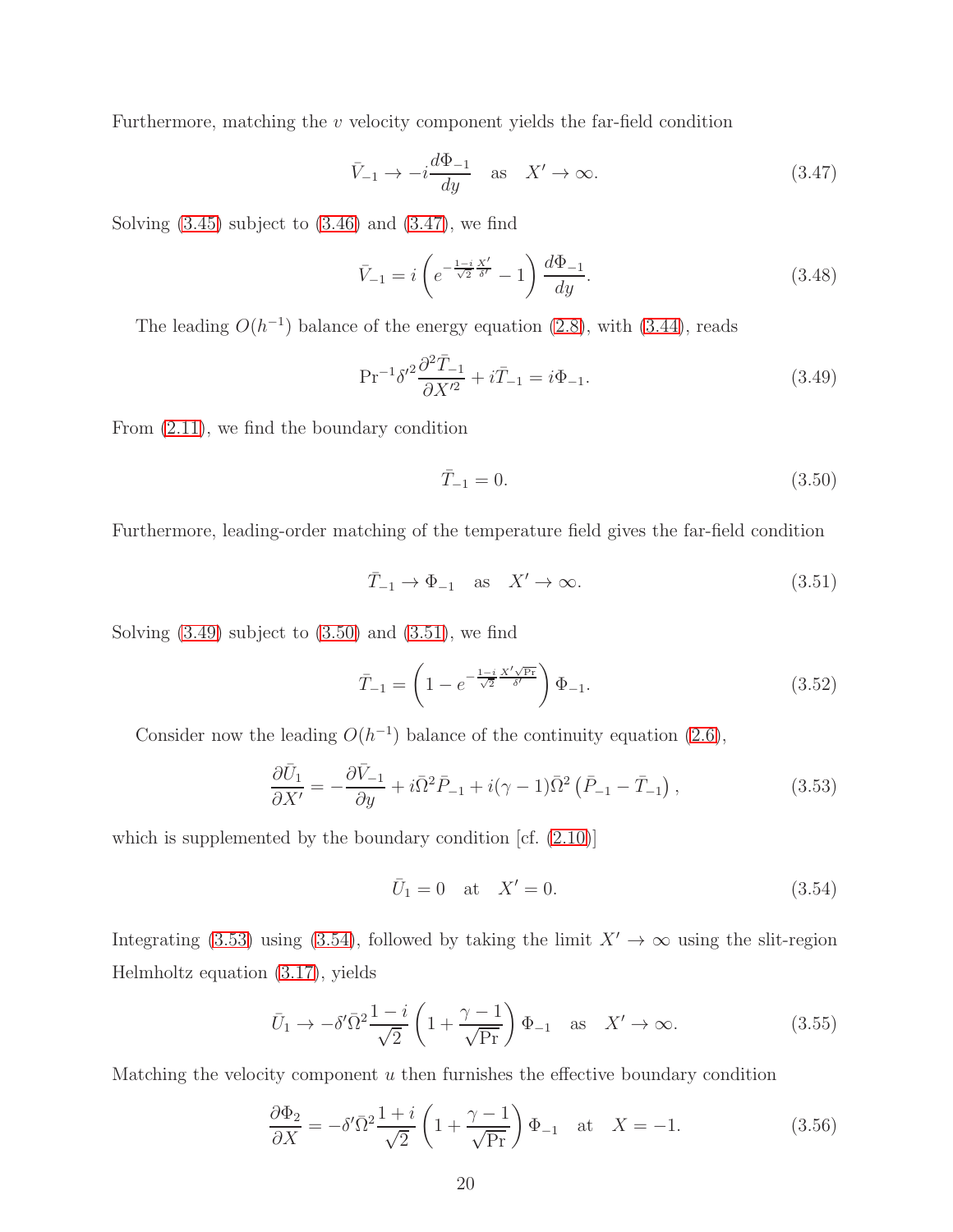

<span id="page-20-1"></span>FIG. 5. Dimensionless schematic of the problem of transmission through a periodic array of slits.

The corresponding condition at  $X = 1$  follows from symmetry. Together these give expres-sion [\(3.22\)](#page-12-2) for the parameter  $\mathcal{C}$ .

We emphasise that the effective condition [\(3.56\)](#page-19-6) relies on the one-dimensional nature of the wave propagation in the bulk slit region and the related independence of  $\Phi_{-1}, \Phi_0$  and  $\Phi_1$  on the transverse coordinate X. When the bulk field is multi-dimensional, the viscous effect gives a contribution to the effective boundary condition proportional to the surface Laplacian of the bulk pressure, rather than the bulk pressure itself [\[22](#page-25-11)]. Given [\(3.17\)](#page-11-2), in the present case  $\Phi_{-1}$  and its surface Laplacian are in fact proportional.

## <span id="page-20-0"></span>IV. EXTENSION TO A PERIODIC SLIT ARRAY

## A. Formulation

Consider now a more complex configuration where the plate is decorated with an infinite array of slits, say of dimensional period 2dl. Fig. [5](#page-20-1) shows the corresponding dimensionless geometry, with the origin of the Cartesian coordinates  $(x,y)$  placed at the centre of an arbitrary slit. For a normally incident plane wave, the electromagnetic and acoustic fields possess the same periodicity as the array. Accordingly, the problem can be restricted to the unit-cell  $|x| < d$ , say, with periodicity conditions applied on the cell boundaries  $x = \pm d$ .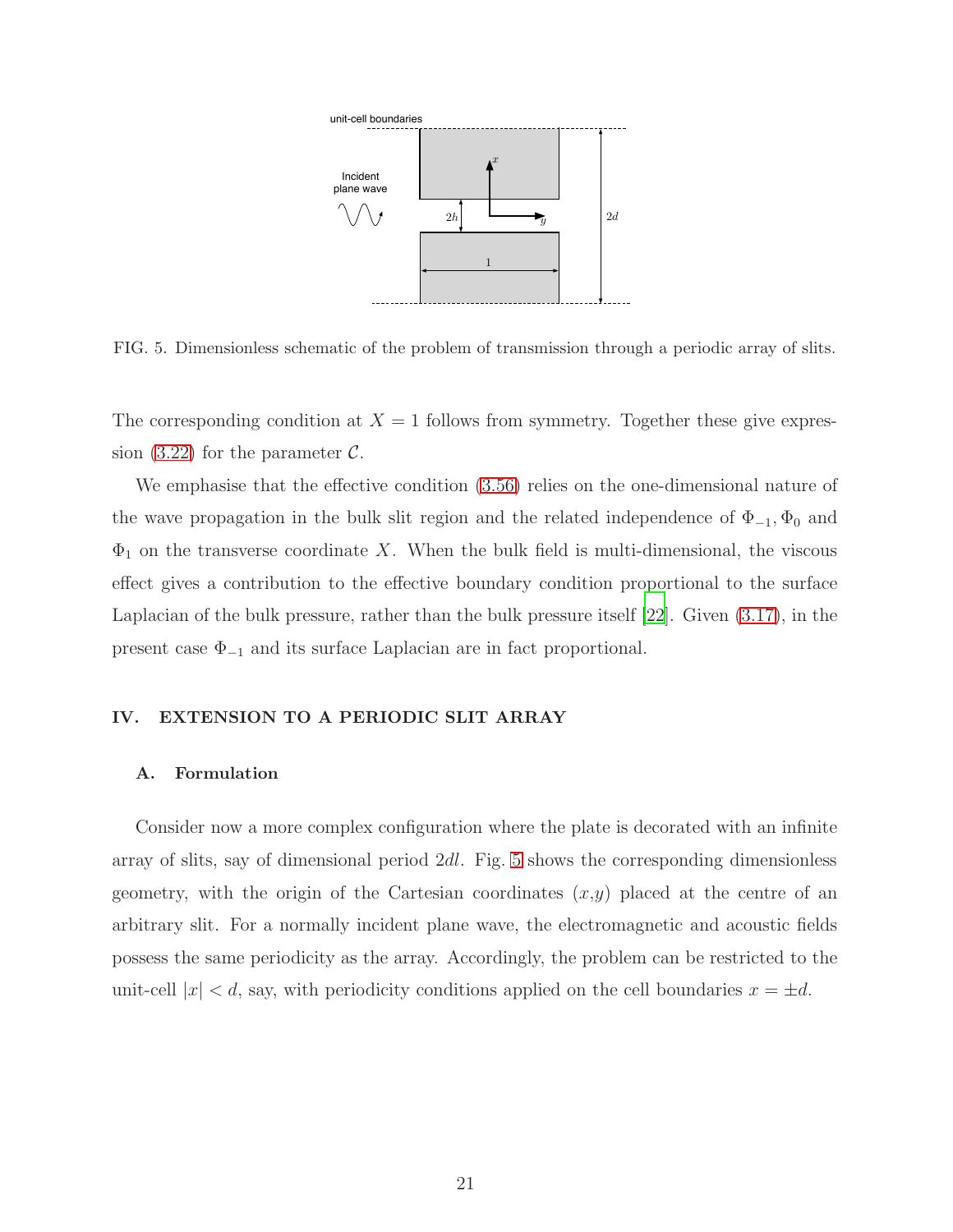#### B. Analysis and frequency response

We shall extensively build on the near-resonance theory developed in §[III](#page-7-0) for a single slit. Thus, in the exterior regions, the periodicity of the problem suggests that the leading  $O(1)$ fields  $\varphi^{\pm}$  generalise as [cf. [\(3.8\)](#page-10-2) and [\(3.9\)](#page-10-3)]

<span id="page-21-2"></span>
$$
\varphi^{-} = e^{i\overline{\Omega}y} + e^{-i\overline{\Omega}(1+y)} + Q^{-} \sum_{n=-\infty}^{\infty} \mathcal{H}_0(\overline{\Omega}r_n^{-}), \quad \varphi^{+} = Q^{+} \sum_{n=-\infty}^{\infty} \mathcal{H}_0(\overline{\Omega}r_n^{+}), \qquad (4.1a, b)
$$

where we define the shifted radial coordinates  $r_n^{\pm} = \sqrt{(x - 2nd)^2 + (y \mp 1/2)^2}$ . We next couple these exterior fields to the bulk slit field, using the matching formulae [\(3.27\)](#page-13-2) and [\(3.28\)](#page-13-0). For this purpose, we consider just the slit in the unit-cell  $|x| < d$ . The expansion of the wave field in the slit region has exactly the same form as in the single-slit case, with  $\mathcal A$ denoting the complex amplitude of the resonantly excited standing wave at  $O(1/h)$ . Thus, analogously to  $(3.30)$ , we find the end values of the slit field at  $O(1)$  in the form

<span id="page-21-0"></span>
$$
\Phi_0(\pm 1/2) = iQ^{\pm}\beta + Q^{\pm} \left[ 1 + \frac{2i}{\pi} \left( \ln \frac{\bar{\Omega}h}{2} + \gamma_E \right) + \sigma(\bar{\Omega}d) \right] + (1 \mp 1)e^{-\frac{i\bar{\Omega}}{2}}, \quad (4.2)
$$

in which the function  $\sigma(\bar{\Omega}d)$  is formally given by the conditionally convergent lattice sum

$$
\sigma(\bar{\Omega}d) = \sum_{n \neq 0} \mathcal{H}_0 \left( 2\bar{\Omega}|n|d \right). \tag{4.3}
$$

For computation, this sum is transformed into the absolutely converging sum (see [\[23](#page-26-0)])

$$
\sigma(\bar{\Omega}d) = -1 - \frac{2i}{\pi} \left( \gamma_E + \ln \frac{\bar{\Omega}d}{2\pi} \right) - \frac{i}{\chi_0} - i \sum_{n \neq 0} \left( \frac{1}{\chi_n} - \frac{1}{\pi |n|} \right),\tag{4.4}
$$

wherein

$$
\chi_n = \begin{cases}\n\sqrt{\pi^2 n^2 - \bar{\Omega}^2 d^2}, & |n| \ge \bar{\Omega} d/\pi, \\
-i\sqrt{\bar{\Omega}^2 d^2 - \pi^2 n^2}, & |n| < \bar{\Omega} d/\pi.\n\end{cases}
$$
\n(4.5)

Along the lines of the single-slit analysis, we solve [\(3.26\)](#page-13-1), [\(3.27\)](#page-13-2) and [\(4.2\)](#page-21-0) for the complex amplitude  $A$ . We thereby find the generalised near-resonance approximation

<span id="page-21-1"></span>
$$
\mathcal{A} = \frac{1/\bar{\Omega}}{\Omega' + \frac{\mathcal{C}}{4\Omega^2} - \frac{2}{\pi} \left( \ln \frac{2\bar{\Omega}h}{\pi} + \gamma_E - 1 \right) + i(1 + \sigma(\bar{\Omega}d))} \times \begin{Bmatrix} i \\ -1 \end{Bmatrix}.
$$
 (4.6)

The corresponding formulae for  $Q^{\pm}$  follow from [\(3.27\)](#page-13-2).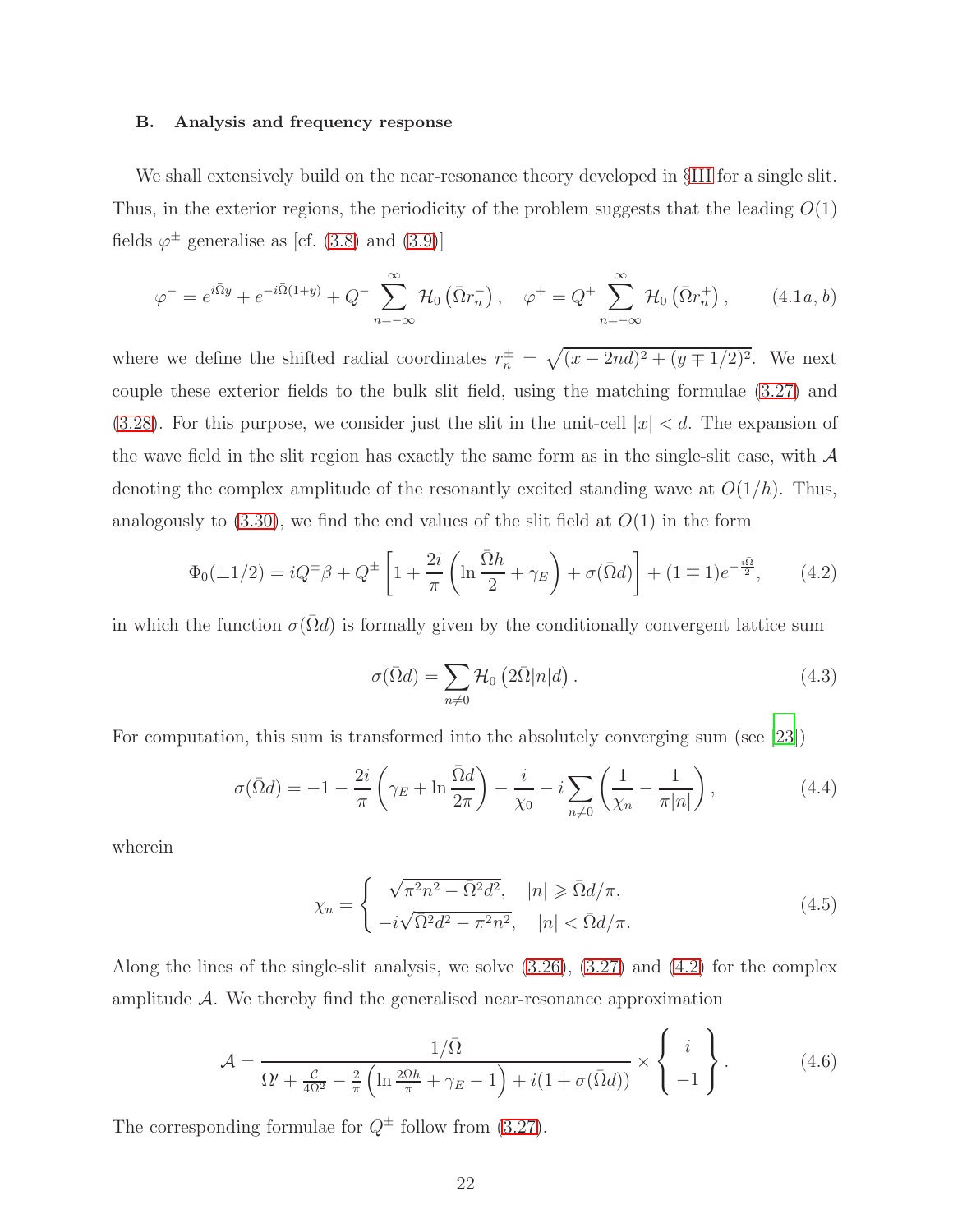

<span id="page-22-1"></span>FIG. 6. Modulus of the transmission coefficient for acoustic transmission through a plate of thickness  $l = 19.8 \text{mm}$  decorated by a periodic array of slits of width  $w = 2hl$  and period  $2dl = w + 2.91$ mm (dimensions from [\[11](#page-25-5)]), for  $h = 0.01$ . Solid line: approximation [\(4.9\)](#page-23-0) with C given by [\(3.22\)](#page-12-2) for air at 20 °C. Dashed line: approximation [\(4.9\)](#page-23-0) for the lossless case  $\mathcal{C} = 0$ .

Comparing [\(4.6\)](#page-21-1) with [\(3.31\)](#page-15-1), we see that the generalisation to a periodic array enters through the complex-valued function  $\sigma(\Omega d)$ . Its real part contributes to radiative damping of the slit mode, while its imaginary part shifts the resonances to lower frequencies. In the above analysis, we tacitly held d fixed; namely, we assumed that the periodicity is comparable with the wall thickness and the wavelength. It can be verified, however, that the theory holds as a leading-order near-resonance approximation for  $\delta \ll h \ll d$ . For large d,  $\sigma$  attenuates and [\(4.6\)](#page-21-1) reduces to [\(3.31\)](#page-15-1). For small d (subwavelength periodicity),  $\sigma \sim (\bar{\Omega}d)^{-1}$ , thus  $\sigma$  is real and large implying that the slit fields are more strongly damped by radiation than in the single-slit scenario. Since  $C = O(\delta/h^2)$ , the distinguished limit [\(2.15\)](#page-7-1) becomes  $\delta = O(h^2/d)$ ; thicker boundary layers are required for dissipative and radiative losses to be comparable.

Consider next the field at large distances from the plate. To this end, we shall use the asymptotic relation (see [\[23\]](#page-26-0))

<span id="page-22-0"></span>
$$
\sum_{n=-\infty}^{\infty} \mathcal{H}_0\left(\bar{\Omega}r_n^{\pm}\right) \sim \sum_{n=-\lfloor \bar{\Omega}d/\pi \rfloor}^{\lfloor \bar{\Omega}d/\pi \rfloor} \frac{e^{i\left\{\frac{\pi nx}{\Omega d} \pm \sqrt{\bar{\Omega}^2 d^2 - \pi^2 n^2} \frac{y\mp 1/2}{d}\right\}}}{\sqrt{\bar{\Omega}^2 d^2 - \pi^2 n^2}} \quad \text{as} \quad y \to \pm \infty. \tag{4.7}
$$

In particular, when the period of the array is smaller than the wavelength  $(\bar{\Omega}d \leq \pi)$ , the finite sum on the right-hand side of [\(4.7\)](#page-22-0) reduces to a single plane-wave term. In that case,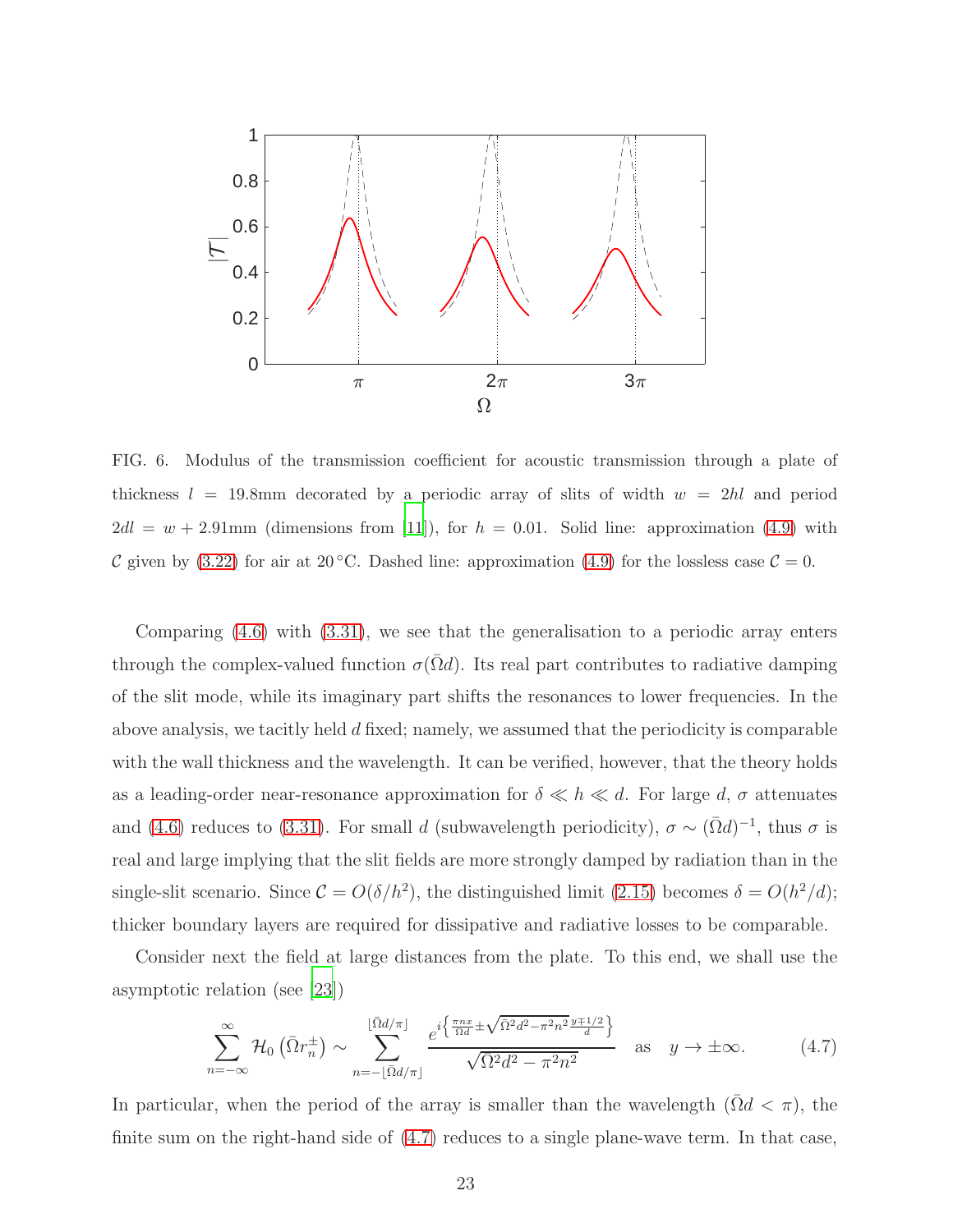we find from [\(4.1\)](#page-21-2) the far-field behaviours

$$
\varphi^- \sim e^{i\bar{\Omega}y} + \mathcal{R}e^{-i\bar{\Omega}y} \quad \text{as} \quad y \to -\infty, \quad \varphi^+ \sim \mathcal{T}e^{i\bar{\Omega}y} \quad \text{as} \quad y \to \infty,
$$
 (4.8*a*, *b*)

where we define the complex-valued reflection and transmission coefficients

<span id="page-23-0"></span>
$$
\mathcal{R} = e^{-i\bar{\Omega}} + \frac{Q^{-}}{\bar{\Omega}d}e^{-\frac{i\bar{\Omega}}{2}}, \quad \mathcal{T} = \frac{Q^{+}}{\bar{\Omega}d}e^{-\frac{i\bar{\Omega}}{2}}.
$$
\n(4.9*a*, *b*)

In Fig. [6](#page-22-1) we plot  $|\mathcal{T}|$  for  $h = 0.01$  and with the remaining geometric dimensions from the slit-array acoustic experiments in [\[11\]](#page-25-5). In particular, we compare the lossless case  $\mathcal{C} = 0$ and the thermoviscous-acoustic scenario where C is provided by  $(3.22)$  for air at 20 °C. In the lossless case, we observe perfect transmission at frequencies shifted slightly downwards from the unperturbed standing-wave frequencies. The thermal and viscous effects are seen to diminish the transmission peaks and shift these to yet lower frequencies.



<span id="page-23-1"></span>FIG. 7. Frequency of fundamental resonance as a function of slit width  $w = 2hl$  for acoustic-wave transmission through a periodic array of slits, of period  $2dl = w + 2.91$ mm, in an aluminium plate of thickness  $l = 19.8$ mm. Thick red line: approximation [\(4.10\)](#page-24-3) with C given by [\(3.22\)](#page-12-2) for air at 20 °C. Dashed black line: approximation [\(4.10\)](#page-24-3) for the lossless case  $C = 0$ . Symbols: acoustic experiments [\[11\]](#page-25-5).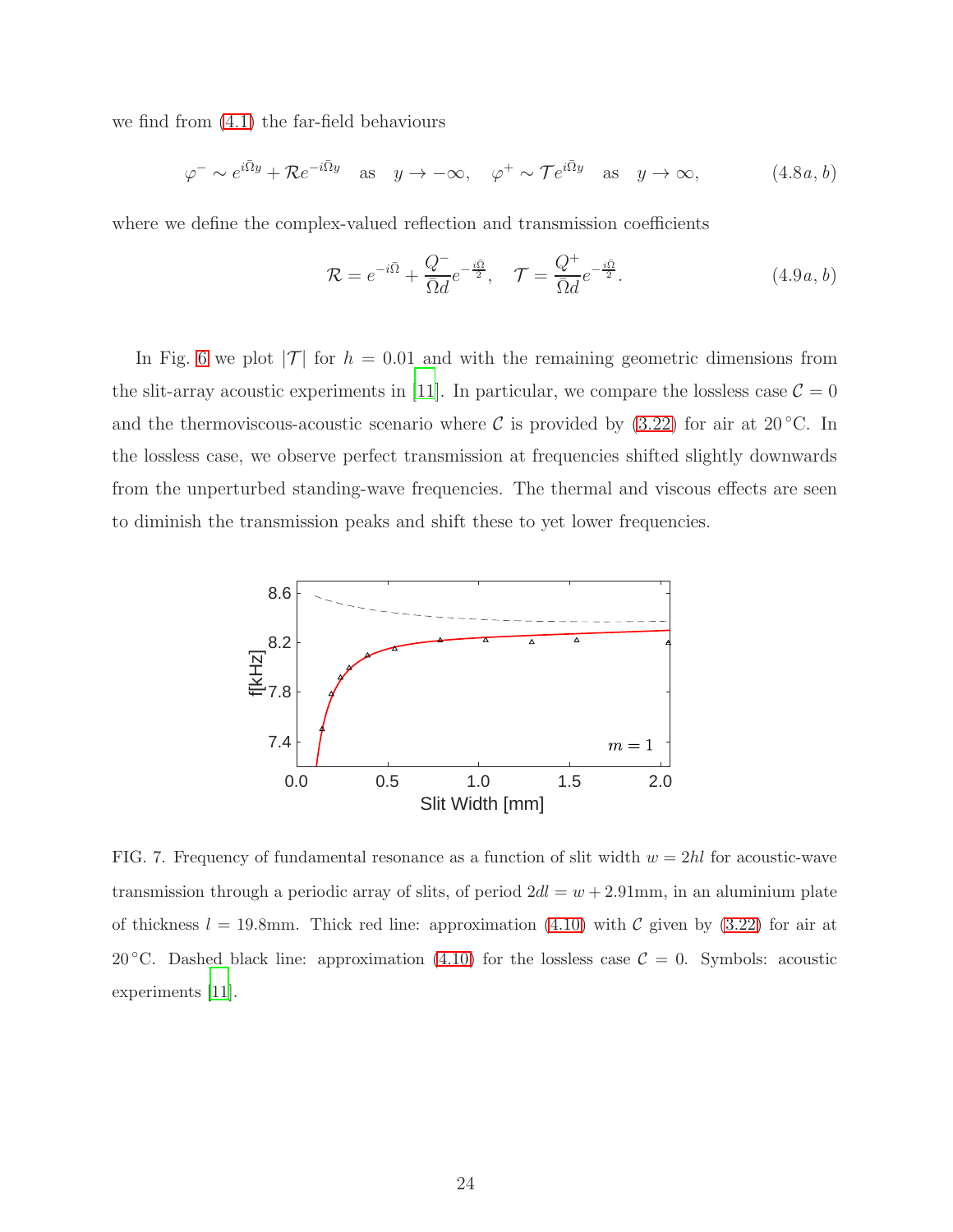#### <span id="page-24-1"></span>C. Comparison with slit-array acoustic experiments

A closed-form approximation for the resonance frequencies can be readily extracted from [\(4.6\)](#page-21-1). We write this as

<span id="page-24-3"></span>
$$
\frac{\Delta f_m}{f_m} \approx \frac{4h}{\pi} \left( \ln h + \ln 2m + \gamma_E - 1 \right) - \frac{h}{2\pi^2 m^2} \operatorname{Re} \mathcal{C} + 2h \operatorname{Im} \sigma(m d),\tag{4.10}
$$

where  $\Delta f_m$  is again the deviation of the mth resonance frequency from the corresponding unperturbed standing-wave frequency  $f_m$ . In Fig. [7](#page-23-1) we test [\(4.10\)](#page-24-3) against the acoustic slit-array experiments in [\[11](#page-25-5)]. The agreement is very good.

### <span id="page-24-2"></span>V. CONCLUDING REMARKS

We have developed an asymptotic theory describing resonant electromagnetic- and acoustic-wave transmission through slitted plates. The theory provides simple scaling rules and analytical approximations that accurately capture both diffractive and dissipative effects, as demonstrated through a comparison with experimental results in the literature. We hope that this work showcases the power of scaling arguments, matched asymptotics and near-resonance expansions for modelling structured-wave devices. Thus, the present theory can be readily adapted to other configurations where resonant slits are used to manipulate or absorb waves [\[12](#page-25-12), [13,](#page-25-13) [24\]](#page-26-1). A similar approach could also be developed for three-dimensional hole resonators [\[25\]](#page-26-2). An analogous theory for acoustic Helmholtz resonators embedded in a wall and arrays thereof has recently been developed by two of us [\[20](#page-25-9)].

We conclude with comments regarding the generalised electromagnetic-acoustic analogy identified in this paper. First, this analogy is asymptotic, in contrast to the exact analogy between the respective lossless problems. Second, the generalised analogy relies on the findings that (i) boundary-layer effects are only appreciable in the slit region and (ii) the propagation within the bulk of the slit is effectively one-dimensional. This suggests that the analogy could be extended to other slit configurations where boundary-layer effects are important. In general, however, thermoviscous boundary layers and electromagnetic skin layers are described by different types of effective boundary conditions.

<span id="page-24-0"></span><sup>[1]</sup> T. W. Ebbesen, H. J. Lezec, H. F. Ghaemi, T. Thio, and P. A. Wolff, Nature 391, 667 (1998).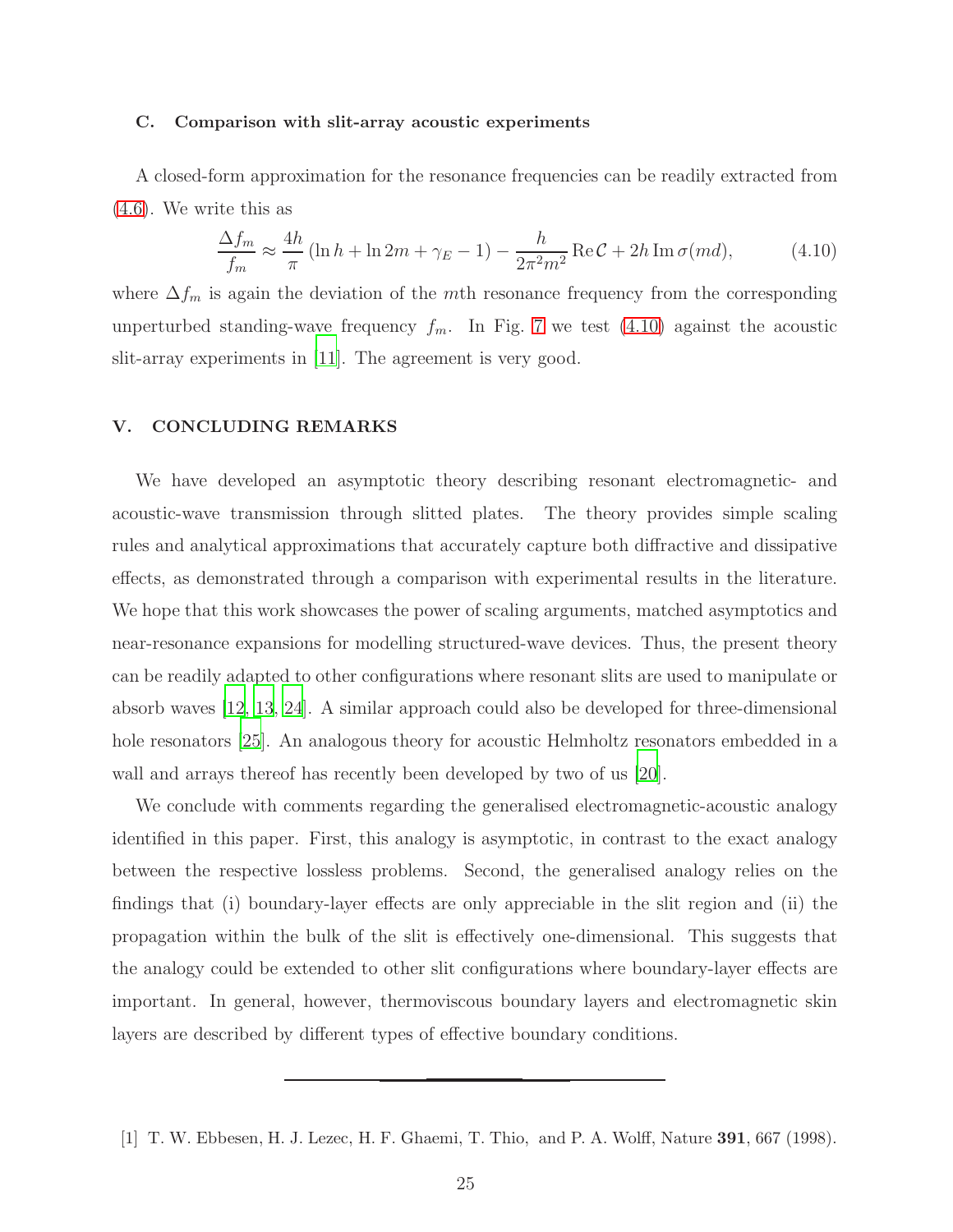- <span id="page-25-1"></span><span id="page-25-0"></span>[2] J. A. Porto, F. J. Garcia-Vidal, and J. B. Pendry, Phys. Rev. Lett. 83, 2845 (1999).
- [3] Y. Takakura, Phys. Rev. Lett. 86, 5601 (2001).
- [4] F. Yang and J. R. Sambles, Phys. Rev. Lett. 89, 063901 (2002).
- [5] F. J. García-Vidal, H. J. Lezec, T. W. Ebbesen, and L. Martin-Moreno, Phys. Rev. Lett. 90, 213901 (2003).
- <span id="page-25-4"></span>[6] J. R. Suckling, A. P. Hibbins, M. J. Lockyear, T. W. Preist, J. R. Sambles, and C. R. Lawrence, Phys. Rev. Lett. 92, 147401 (2004).
- [7] C. R. Lawrence, J. R. Suckling, and J. R. Sambles, in Integrated Optical Devices, Nanostructures, and Displays, Vol. 5618 (International Society for Optics and Photonics, 2004) pp. 15–30.
- [8] J. Bravo-Abad, L. Martin-Moreno, and F. J. Garcia-Vidal, Phys. Rev. E 69, 026601 (2004).
- [9] J. Lindberg, K. Lindfors, T. Setälä, M. Kaivola, and A. T. Friberg, Opt. Express 12, 623  $(2004).$
- [10] J. Christensen, L. Martin-Moreno, and F. J. Garcia-Vidal, Phys. Rev. Lett. 101, 014301 (2008).
- <span id="page-25-5"></span>[11] G. P. Ward, R. K. Lovelock, A. R. J. Murray, A. P. Hibbins, J. R. Sambles, and J. D. Smith, Phys. Rev. Lett. 115, 044302 (2015).
- <span id="page-25-12"></span>[12] G. P. Ward, A. P. Hibbins, J. R. Sambles, and J. D. Smith, Phys. Rev. B 94, 024304 (2016).
- <span id="page-25-13"></span>[13] M. Molerón, M. Serra-Garcia, and C. Daraio, New J. Phys. 18, 033003 (2016).
- [14] J. Lin and H. Zhang, SIAM J. Appl. Math. 77, 951 (2017).
- <span id="page-25-2"></span>[15] J. R. Holley and O. Schnitzer, Wave Motion 91, 102381 (2019).
- <span id="page-25-3"></span>[16] D. V. Evans, R. Porter, and J. R. Chaplin, in Proc 33rd International Workshop on Water Waves & Floating Bodies.
- <span id="page-25-6"></span>[17] E. J. Hinch, Perturbation methods (Cambridge university press, 1991).
- <span id="page-25-7"></span>[18] M. D. Van Dyke, Perturbation methods in fluid dynamics (Parabolic Press, 1975).
- <span id="page-25-8"></span>[19] A. D. Pierce and R. T. Beyer, "Acoustics: An introduction to its physical principles and applications. 1989 edition," (1990).
- <span id="page-25-9"></span>[20] R. Brandão and O. Schnitzer, Wave Motion **97**, 102583 (2020).
- <span id="page-25-10"></span>[21] M. Abramowitz and I. A. Stegun, Handbook of mathematical functions (Dover New York, 1972).
- <span id="page-25-11"></span>[22] R. Brandão and O. Schnitzer, J. Fluid Mech. 892, A7 (2020).